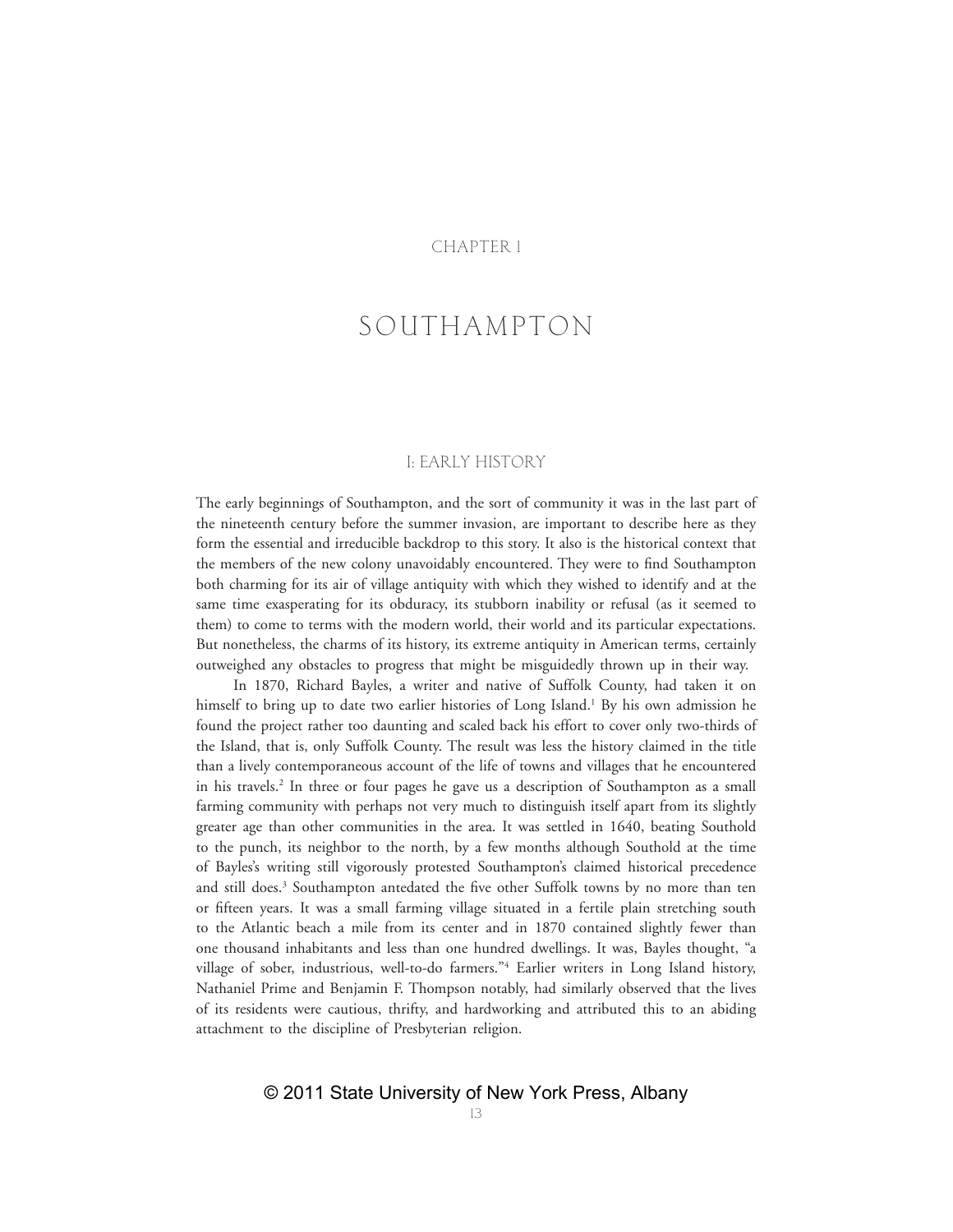The large majority lived along South and North Main streets, which ran from the ocean to beyond the new railroad that had come through in 1870 and ended in Long Springs, as well as on the east to west streets of the Shinnecock Road (now Hill Street) and the Bridgehampton Road (now simply the Hampton Road), which extended east toward Water Mill and Bridgehampton. The commercial center of the village was on Main Street between Job's Lane (a continuation of the Shinnecock Road) and the Bridgehampton Road. There were to be found several stores, three hotels or boarding houses, two churches (Presbyterian and Methodist Episcopal), a post office, and one of three schools (the Southampton Academy). Two district schools were located a short distance away and served the children of what were known as the North and South Ends of the village. Elsewhere, there were two or three blacksmith shops, a grist mill (on Windmill Lane), a machine shop, a railroad depot on North Main Street, and a hall for public gatherings on Job's Lane or Academy Lane, as it was called in the nineteenth century. There were two cemeteries; one off South Main Street dating from the mid-seventeenth century that had been used only sporadically since the 1720s and a larger cemetery in the North End of the village. According to Bayles, there were no saloons. He noted approvingly that the descendants of the Puritan or, more generally, Presbyterian settlers had continued to guard carefully "the moral purity of their society" but failed to remark that there was a little bar on Job's Lane owned by one of the Hildreths and known as John Hen's. There were also two pharmacies that dispensed alcohol and alcohol-based prescriptions, long objected to by a vociferous temperance movement led by the Methodist Church that finally managed to have a "no license" town excise board voted through in the 1880s.

The village, then, was strung out along two axes in a rough grid pattern, other streets within the interstices of the grid more or less conforming to this model. It was not something that had been deliberately planned but had emerged spontaneously and quite logically from an early decision to locate the village along the length of Main Street between the ocean beach and Long Springs. This decision had been made in the mid-1640s at several meetings of the general or town court. The first settlers had built a cluster of dwellings and a meetinghouse a mile to the east of what was in 1648 to become the Town Street (as Main Street was first called and sometimes still was by older residents). This location had been on high ground and near a spring or stream that intermittently fed into a long pond running down toward the ocean. It was named Farrington's Pond, after an early arrival who left within a few years, but later came to be known as Old Town Pond. The first inhabitants, having grown in number through increase and in-migration, evidently found these first quarters cramped and inconvenient and agreed that it was in their interest to establish new home or house lots on the eastern shore of the next pond over or at what shortly came to be known as Town Pond. In 1652, a new meetinghouse was erected a short distance down the new street leading to the ocean and a cemetery next to it.

The settlement arrangement reflected what geographers and human ecologists were later to call a dispersed or string village.<sup>5</sup> This was quite common in early New England. Settlers often dwelled at a distance from each other and had only one focal point of communal gathering in the meetinghouse that served as church, town court, school, and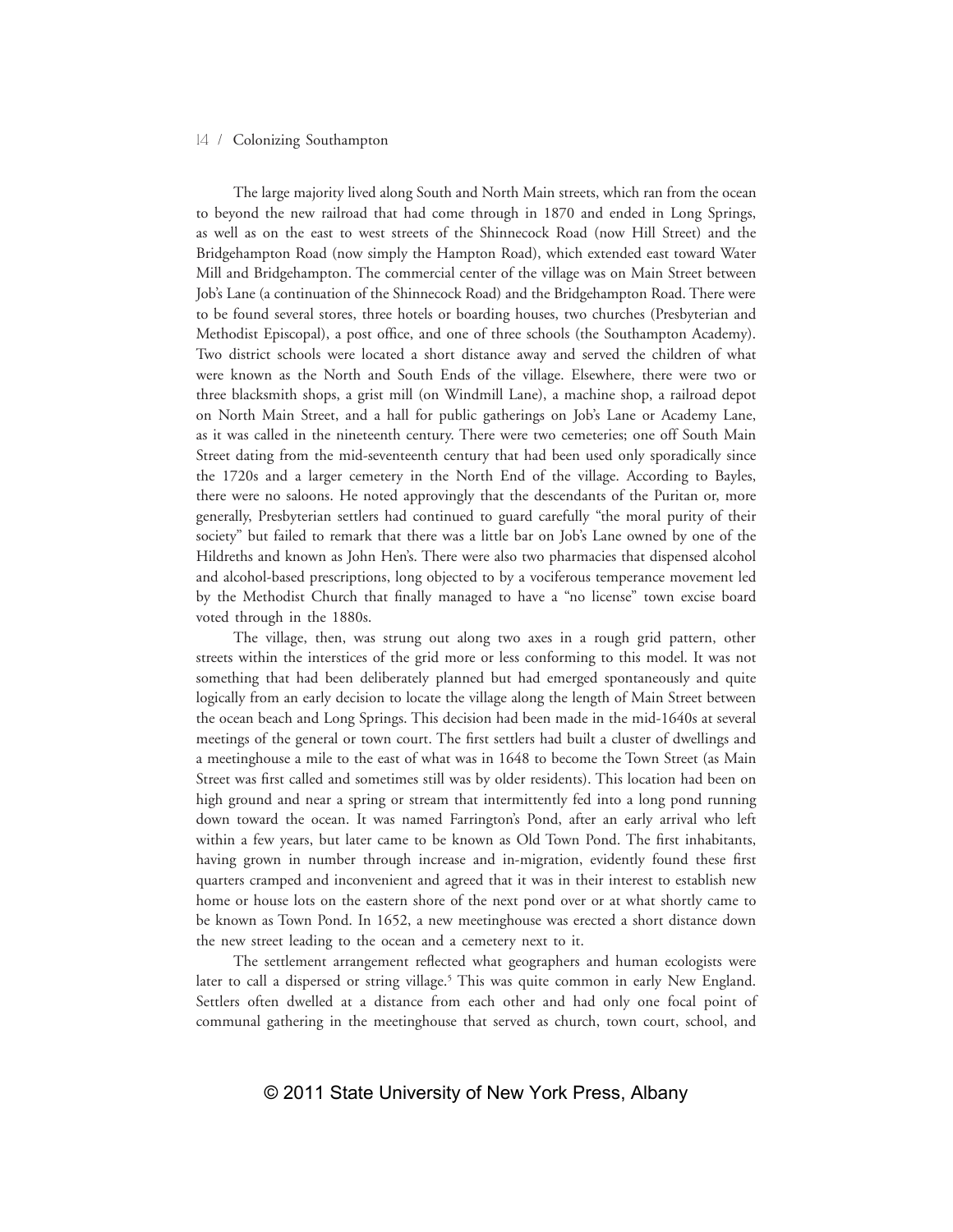hostelry (or ordinary, as inns were then usually called). In such villages, cottages were not intimately clustered around a village green or common, mill pond, church, and burying ground as we are accustomed to expect them to be but dispersed in relatively large home lots of three or four and sometimes as many as six acres. The arrangement was functional inasmuch as almost all the planting fields in 1648 were to the east and south of the town street and thus within easy reach of the home lots of the freeholders. It clearly did not reflect any fear of Indian attack despite the fact that relations with the local Shinnecocks often were tense and mutually uncomprehending. But homesteads still were situated fairly close to one another and not scattered through the fields in isolated farms.

This arrangement also seems to have reflected the pronounced individualism of the settlers, a characteristic they shared in common with all other Puritan migrants in New England. While of necessity they began forming cooperative relations among themselves immediately on arrival in Southampton in order to survive in what must have seemed a strange and occasionally hostile environment—and before setting out on what was understood to be a collective enterprise had drawn up several documents outlining the rights and obligations of the members of the group—Southampton was by no means a fully solidary or cohesive community in its first few years. The settlers formed a church, built a small meetinghouse, hired a minister, and established minimal but effective civil government; but the main purpose of the enterprise was to allocate land to its subscribers for their productive use in an economically rational manner. Within a year or so of settlement land was thus divided in the immediate vicinity of Old Town, just to its east and south, and allotted to the first inhabitants. There was little that could be described as a communitarian impulse in this settlement pattern. Timothy Breen outlines a similar experience in Easthampton—initially an offshoot of Southampton—in the 1650s. There was, he argued, no "dense collective existence."<sup>6</sup> The town records in both cases show that social relations were often fragile and that problems of social control over individual behavior were encountered early. From the very first, individual economic motivations were paramount even if they did not override the need for collective security in dealing with the local Indians or, more tellingly, were subsumed under cooperative (and lucrative) arrangements once offshore and drift or beached whales had been spotted and their profitability recognized, a fortunate accident as Breen points out. This unexpected winter harvest gave the settlers early access to large markets. But even here communal arrangements to establish whale watches and a division of labor for processing whale carcasses quickly gave way to the development of small companies formed exclusively to hunt whales offshore for private profit.

But in 1648, despite the collective agreement to relocate to a new town street, Southampton had few of the qualities of an integrated or solidary community. It had no collective past, a basic ingredient of any enduring social formation. That was to change in the 1660s and 1670s when it came under the jurisdiction of the new English colonial authorities in New York, but the original individualist and acquisitive impulse of the first settlers not only remained but also was considerably enlarged in consequence of this new political arrangement. This was very much the result of the town's successful integration into the emerging market economy of New England and New York—the new Atlantic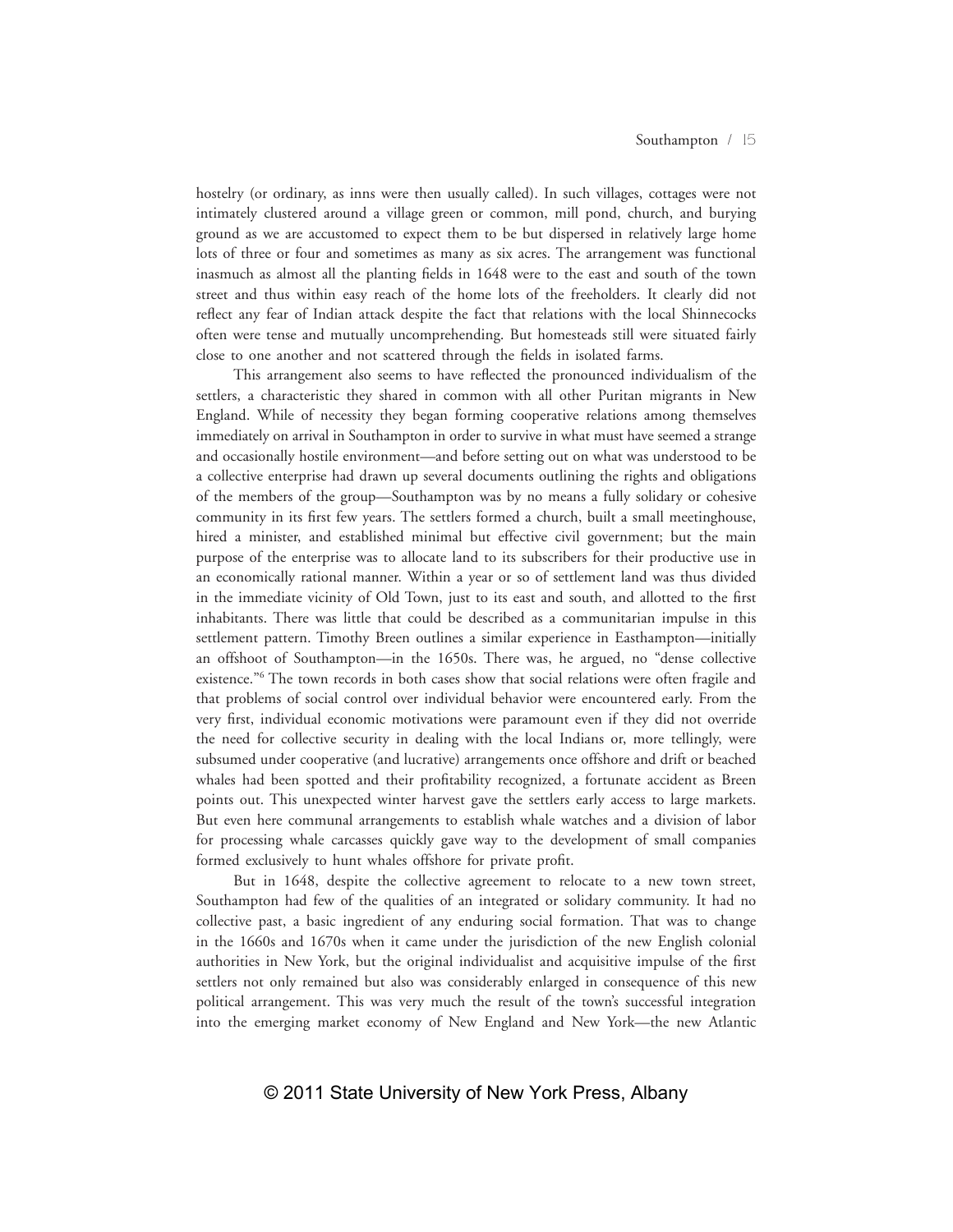world—that in great part had been made possible by the expansion of inshore whaling after 1660 and the growing demand for whale products. At the same time, Southampton emerged as a political community with a distinct political identity. Between 1664 and 1686, the town's leaders fought a steadily losing battle with successive colonial governors for its political independence. This, more than any other single collective experience, forged the sense of community that had previously remained relatively undeveloped.

We have used the term *village* to refer to Southampton, but the community was not a village in the 1870s in any official sense and had not been thought of or referred to by its inhabitants as a village since its seventeenth-century founding. The references to a town street or a town pond and the early town records that are replete with references to the business of the town should make this clear. The "village" was no more than the small initial settlement located in the much broader bounds of the town covering a wide area. This conformed to a pattern typical of New England town formation in the seventeenth century. Moreover, most New England emigrants lived in the town and were not village dwellers and thought of themselves as such, holding land of their own, as freeholders. Many also, as Virginia Anderson notes, were familiar with an urban market economy either as artisans (tailors, weavers, carpenters, shoemakers, etc.) or as yeomen or husbandmen with surplus produce to sell in local markets.<sup>7</sup>

Those from small manorial villages did, it is true, experience the dying impact of feudal restrictions on tenure but ancient feudal tenures were in the last stages of dissolution in seventeenth-century England and were abolished entirely by Charles II in 1660. Almost all tenures were reduced to money rents in free and common socage. Yet a relatively small minority of New England migrants did originate in open field villages that in the 1630s were still prevalent in the central and southern sections of England and in part remained feudally organized. In such villages, tenant farmers continued to owe service to the manorial lord and participated in manorial courts while tilling their strips or lots in the open or common fields. Some of Southampton's settlers may have come from such villages—the land system they established suggests this—but to have done so they would have needed sufficient capital to finance the trip and establish themselves and their families overseas. Some open field villages were, however, quite prosperous and located near thriving markets. This was particularly true of southern England. Researching the origins of migrants to New England, Sumner Chilton Powell examined the conditions of village life and the fortunes of tenant farmers in a small open field village in Hampshire and found that the most enterprising among them were well able to accumulate the funds necessary to underwrite such an expensive and adventurous voyage into what must have seemed an uncertain and unpredictable future. As might be expected they brought with them the patterns of life they were familiar with, patterns that included the organization of land tenures that had prevailed in the communities they had left.<sup>8</sup> There is no reason to think that Southampton's settlers were different.

The small community of Southampton then was simply the administrative center, and the first area to be settled, of an extensive tract of land that circumscribed the area of the town and had always been known—or almost always known—as the Town of Southampton. Only after 1894 when the settlement was incorporated as a village under the laws of New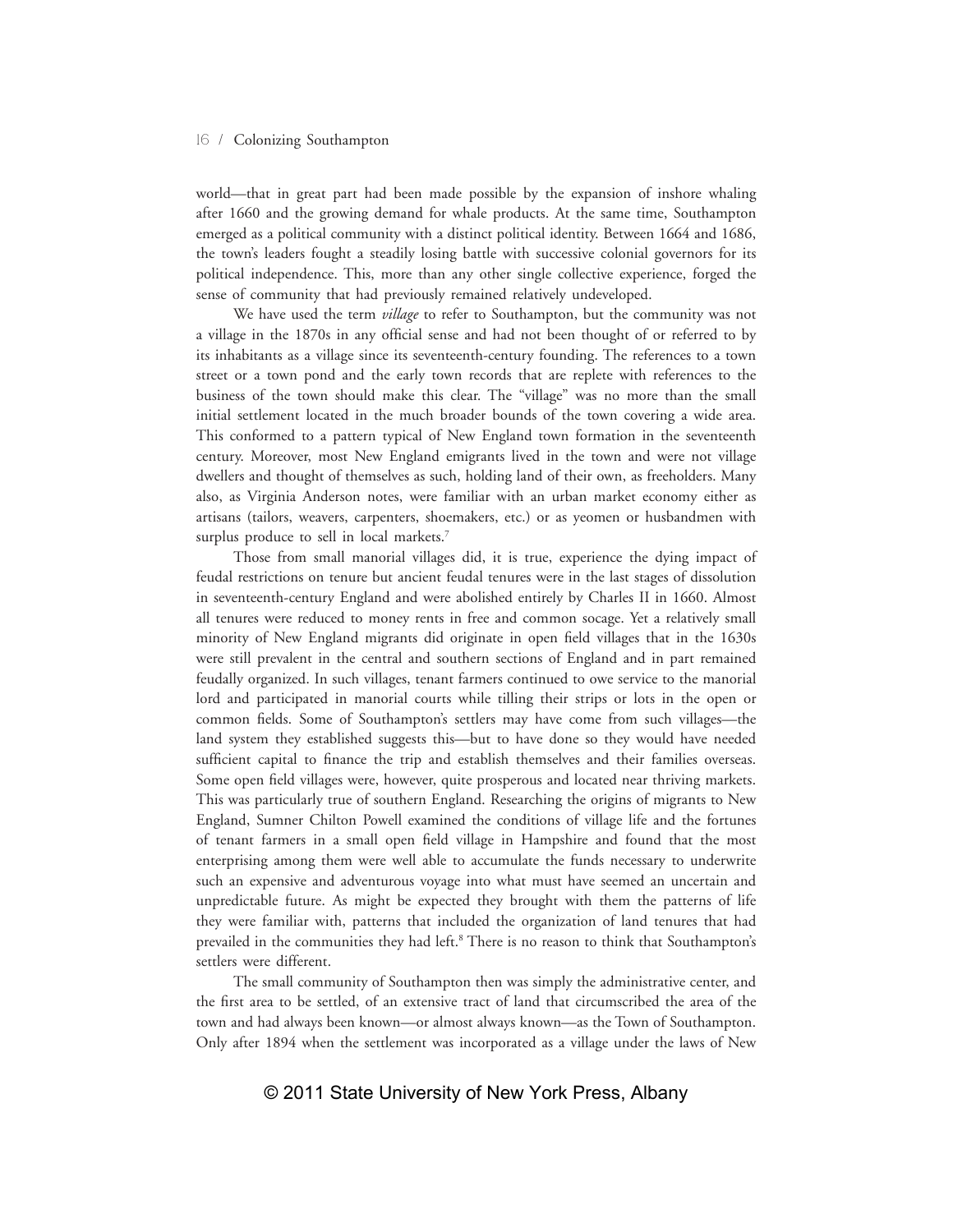York State did it come to be called the Village of Southampton with some self-governing powers. Other places in the nineteenth century were called villages—Bridgehampton, Good Ground, Quogue, Speonk, even the largest village of all in 1870, Sag Harbor—but all these other settlements that had emerged slowly and for the most part well after 1700 had always been villages within the bounds of the town. None of them, except Sag Harbor, were incorporated until much later—and most remained hamlets as they are today—although by the late nineteenth century, all had churches and post offices.

But initially in the 1640s, the Southampton settlement was simply "the house-covered space" of the town situated in the wider context of the town's land. Nineteenth-century historian Frederic W. Maitland described the legal geography of early English towns and their lands in this fashion, a fashion that would have been thoroughly familiar to New England inhabitants. The town, being house covered, was surrounded by broad lands that included arable and common pastureland, water meadows, woodland, and waste. The totality comprised "an agrarian commonwealth" of township and borough.9 Similarly, in seventeenth-century New England usage, settlements generally were referred to as the town plot (sometimes plat) or the town spot with the understanding that they also were surrounded by large and varied hinterlands that were under the settlement's jurisdiction and could be divided into lots to be allocated to individual town proprietors.

When Southampton was settled in 1640 it was under the terms of a patent or grant from the Scottish Earl of Stirling who in turn had received a grant of lands from the Council for New England, a private land company chartered by James I in 1621. The Council disbanded in 1635 and distributed its New England lands among its members, one of whom was the earl. Stirling received Long Island, offshore islands along the coast of Massachusetts (Nantucket, Martha's Vineyard, the Elizabeth Islands), and northern Maine or "the County of Canada." His agent in New England responsible for disposing of these lands was James Farrett, a young Scotsman, who had arrived earlier in 1637 or 1638. Maine was all but ignored and later entirely forgotten by the Stirling heirs (the earl died in 1640), but Farrett set about selling rights to settle large tracts in the remaining lands covered by the Stirling grant and in particular on Long Island. He was only partially successful; but in the two years he spent here he managed to find patentees, or grantees, for part of the land that is now Southold, part of what was to become Oyster Bay, Gardiner's Island (already purchased of the Montaukett Indians by Lyon Gardiner in 1639 but without the benefit of a patent), the offshore islands (later disputed by the Massachusetts Bay Colony) and part of Southampton east of Canoe Place. After Stirling died, Farrett, apparently short of cash, transferred the patent rights to the remaining lands of Long Island to a consortium of Connecticut speculators, led by the governors of Hartford and New Haven, in exchange for a three- or five-year loan of one hundred pounds sterling. He left for Scotland, never to repay the loan, and in due course the governors foreclosed and exercised their right to purchase the Stirling lands from different groups of Indians. Among those purchased were 30,000 acres acquired from the Montauketts that were later in 1651 to become Easthampton.

Farrett had been fortunate in 1639 in making contact with a group of settlers in Lynn, Massachusetts who were dissatisfied with the land allocated to them and were actively searching for somewhere else to settle. Very probably John Winthrop, several times governor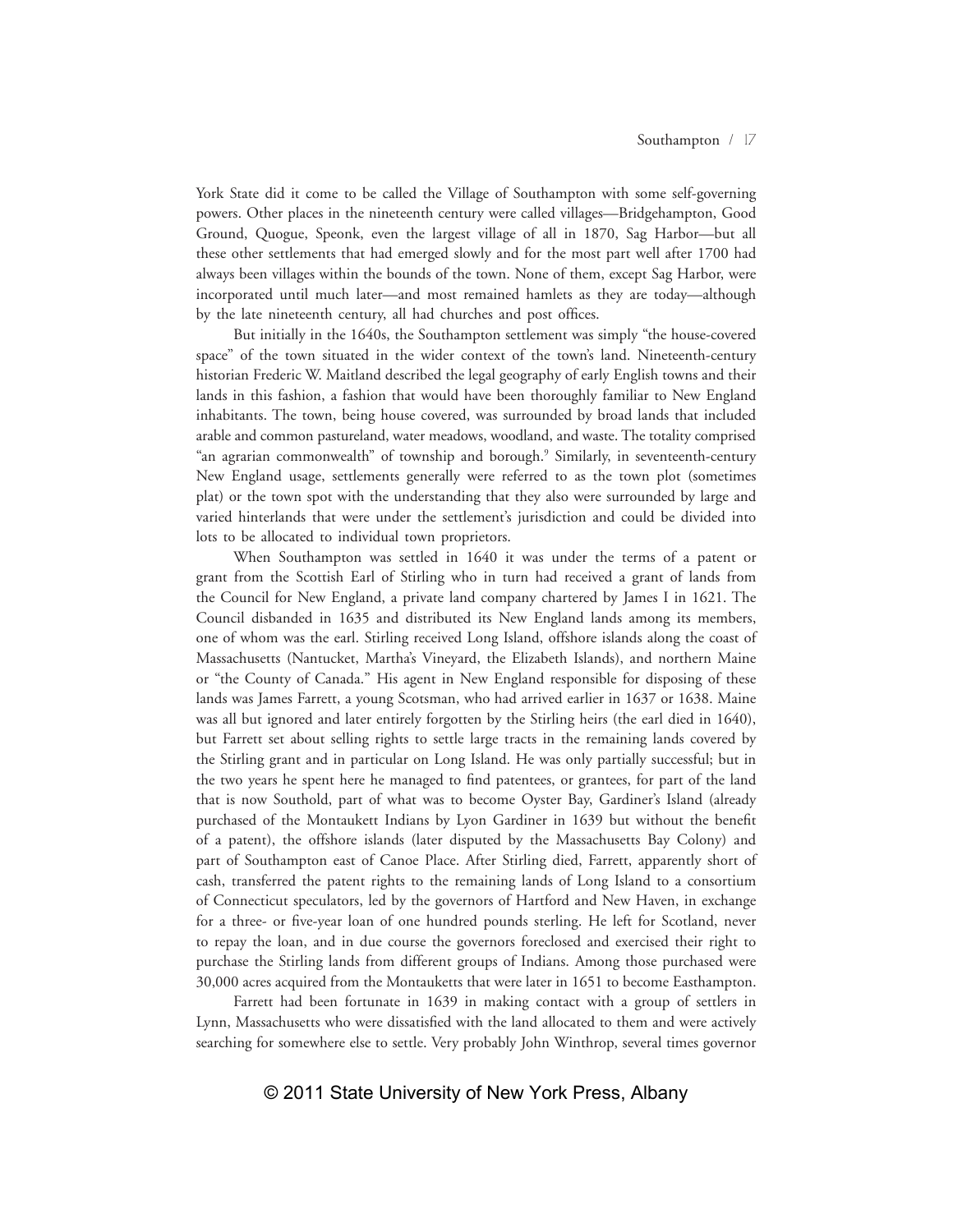of the Massachusetts Bay Colony, had arranged for Farrett to meet with them. Before meeting Farrett, some twenty men had drawn up two documents outlining their plans to settle a new plantation, the means by which they determined to do it, and how they expected to organize themselves once there. These were the Disposall of the Vessell and A Declaration of the Company.10 There was nothing unusual about this in the Bay Colony in the late 1630s. The first Massachusetts settlements were filling up through heavy migration and new immigrants, anxious to acquire land but finding most of it already taken up, had few options but to form themselves into ad hoc companies, apply to the general court in Boston for a grant of land if they were to move within the jurisdiction of the Bay, and strike out to establish a new settlement where they could negotiate a land purchase with whatever Indians happened to live there. This "hiving out," as it often is referred to, was an integral part of the process of "peopling and planting" whereby new groups were continually moving out into the wilderness from crowded centers of population to establish their land claims and improve the land they had been granted. Improvement signified possession and was essential to the Puritan conception of ownership.<sup>11</sup>

The Lynn men followed this pattern. That they moved out of the Bay was not unusual either. Many before them had already moved to Connecticut and Rhode Island, frequently because of religious tension and disagreement, and some had even departed to establish towns in New Netherland in the western part of Long Island to place themselves under the relatively benign authority of the Dutch who professed none of the theocratic pretensions of many in the Bay Colony. There may have been such overriding religious motivations in some cases, but for the most part the reasons for searching out a new plantation were economic. There also were political motives in settling Long Island and Connecticut. Dutch territorial claims extended far to the east of New Amsterdam, and Bay authorities were anxious to counter that in the 1630s.

A further key to understanding this process of out-migration is that in all cases the men involved formed companies to finance the venture and bought shares in them. As John Frederick Martin put it, they were plantation companies formed for the purpose of land development in the expectation of gaining a return on their investment; land being the principal capital of early New England and the point of acquiring it being to convert it to private ownership.12 How much capital a man put in would ultimately determine how much land he would be allocated, an allocation that was moreover always in fee simple and thus heritable and transferable. Land was the pay-off for the initial investment.

Few writers on early New England today cite Max Weber and his analysis of Puritan asceticism and its connection to the ethical basis of capitalist activity—the spirit of capitalism as he called it—but it remains highly relevant. It was precisely the settlers' desire for land and its possession and improvement that reflected those disciplined motivations that Weber thought were essential in accounting for the rise in the seventeenth century of what he called rational bourgeois capitalism. The small plantation companies springing up in the Bay Colony, of which the Lynn company (with its own charter or articles) was simply one of many, exemplified the early capitalist development that Weber sought to understand and explain.<sup>13</sup> It was a rational economic enterprise in pursuit of profit and the accumulation of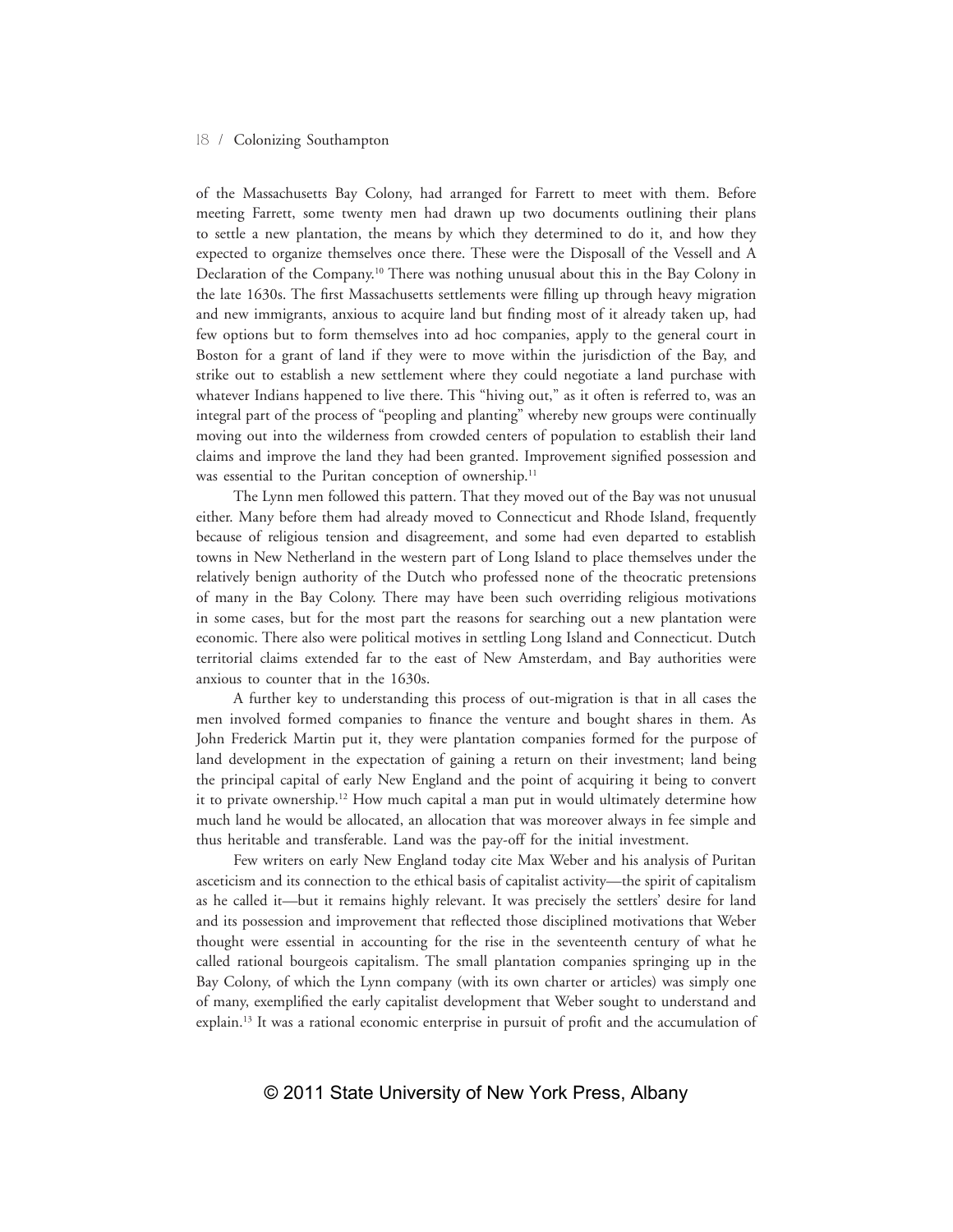capital in the form of improvement to the land and its productive use. In the sixteenth and early seventeenth centuries men who subscribed stock in companies in pursuit of commercial profit in some enterprise abroad, for example cod-fishing off Newfoundland, were called adventurers, venturing, that is, their capital. The members of the Lynn company described themselves as undertakers, that is, they agreed to undertake and finance the establishment of a new plantation in return for which they would each receive freehold rights to land covered by the terms of the grant or patent according to the value of their shares or rights to the plantation's common land yet to be taken up and divided among them. It was a prescription for individualism. The members of all such companies were always defined as tenants in common of the land for which they held a patent, but this did not mean that they would pursue the development of the land's resources as a communal enterprise. Only in specific instances would they do so when collective labor became a necessity. This was the case in early whaling in Southampton. The entire company was divided into squadrons in the mid-1640s to watch for beached or close inshore whales and was organized to pursue them, cut them up, and render the oil. This arrangement, however, quickly gave way to private enterprise and the formation of small, chartered companies, a change Weber would have just as quickly appreciated and predicted.

Thoughts of establishing a town, a corporate political entity, were not in those formative years considered a priority or even a necessity. A town would have meant to most—coming from England as they did—a relatively large and diverse borough, perhaps possessed of a royal charter, a market and perhaps a manufacturing economy, a main center of commerce. Small early New England communities, such as Southampton with no more than twenty founding families, met none of these conditions of township. If there was such a thing as a town, it was simply understood to be in the form of a joint stock company, a business enterprise. The Farrett grant to the Lynn men contained only the barest reference to the establishment of civil government or a church. It would not, however, be true to say that the communal, legal, religious, and other "nonbusiness aspects" of town life were ignored. To the contrary, the earliest town records of Southampton show a lively involvement of the stockholders in the varied fortunes and problems of what was clearly understood to be a civic as well as an economic enterprise even if it was not yet quite a civil and political community. Yet in this connection, the early inhabitants did form some minimal administration of the town's affairs: They elected officials, kept records, insisted on attendance at town meetings, adjudicated disputes, clarified the responsibilities of stockholders in respect to land, livestock, the control of wild animals (wolves especially), formed train bands for military protection and, when new problems surfaced, elaborated collective responses to them—an instance of which was the discovery of the potential that whaling represented. As early as December 1641, the town court "ordered" that there should be four quarter courts and "one generall meeting" each year to be called into session by "the Magistrates," an indication from the beginning that an administration of the town's affairs was thought to be an absolute necessity.<sup>14</sup>

Similarly, in regard to religion, there was never any question that the establishment of a church and the retention of a minister would not be a priority. Prior to setting out for Southampton, the leaders of the company arranged for a well-regarded Boston minister to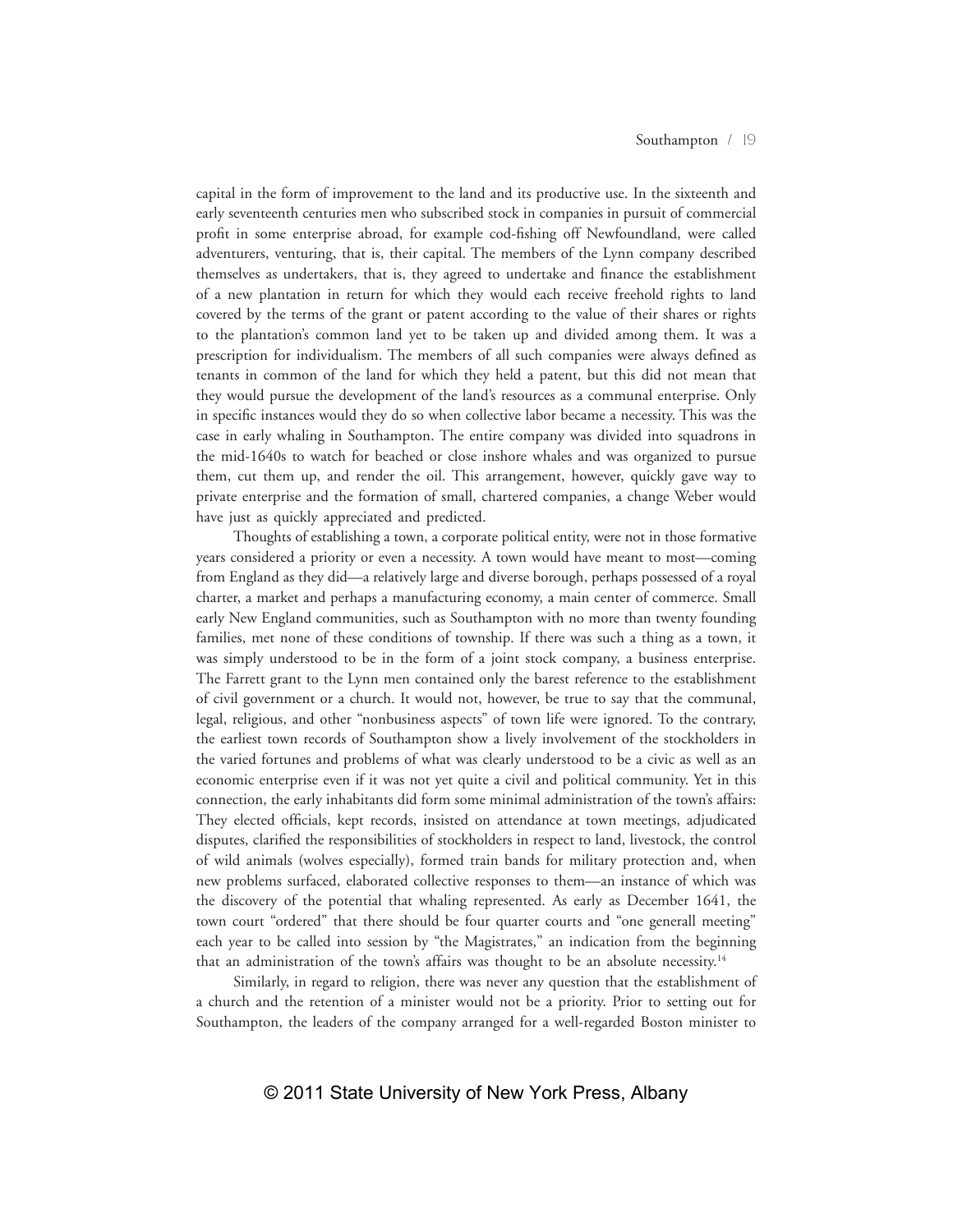follow them. Abraham Pierson was a young Yorkshireman who had arrived in Boston with his parents in 1638. He had been educated at Cambridge, the holder of a master's degree, and ordained in Boston after which he appears to have settled in Lynn, the embarkation point for Southampton's settlers. That he was a fashionably orthodox Puritan, even something of a firebrand and theocratically inclined, must have seemed initially attractive to the little congregation that hired him. He joined the settlers in December 1640, six months after their own arrival and after they had already constructed a small meetinghouse in readiness. Yet it must be stressed that, pious though they no doubt were, this small band did not leave Lynn or the Bay in general for religious reasons as perhaps they had left England. They left for land. Pierson lasted a few years only, a division within the church over the question of whether church membership was to be a prerequisite for the election of town officials having led to his departure. The town was firmly against it but a small number of his parishioners departed with him. There was a second reason connected with his leaving. In 1644, the General Court decided to join with the Connecticut Colony in Hartford for reasons largely having to do with security. Pierson, however, favored an alignment with New Haven, a radically sectarian colony whose views on theocratic government accorded fully with his. But more moderate opinion prevailed and he left for a succession of ministries in Connecticut and New Jersey. His son, also Abraham Pierson, later became the first president of Yale College.

The projected group of settlers met with James Farrett, probably at first in Boston and then later in New Haven, and agreed that they should plant themselves somewhere on Long Island. Between 1639 and 1640, Farrett gave them two and possibly three deeds, each of them slightly different, the last of which provided for an extremely generous sixty-four square miles of land ("eight miles square") between Canoe Place on the west and a line to the east extending south from "Mr. ffarret's Island" (Shelter Island) to the ocean. (Farrett had mistakenly thought that he had purchased the island for himself from its inhabitants, the Manhansett Indians. They later denied it claiming that they had merely let him live there.) This was a much larger tract than the Bay Colony was accustomed to granting, usually only six miles square or thirty-six square miles. The fortunate colonists then set sail from New Haven to North Sea Harbor in Peconic Bay with their families, belongings, probably a few servants, some essential livestock, building materials, and their copy of the Stirling patent. They arrived in June 1640. This story has been many times told and does not need repeating here,<sup>15</sup> but there is sufficient complexity in the events prior to the settlers' arrival in Southampton, as well as some problems with the dating of them, to suggest that there were at least two if not three failed attempts at settlement in various Long Island locations before arriving in North Sea Harbor.<sup>16</sup>

The patent had given the settlers only the right to purchase the land from the Indians who occupied it, and whose right of possession was recognized by the crown under English common law, but not the purchase of the land itself. A sale was negotiated with the Shinnecock Indians, the inhabitants, and a deed drawn up and signed in December. It is highly unlikely that the Shinnecock, knowing nothing of the English law of property and having their own distinct ideas of land ownership, realized that they were transferring their land to the new arrivals. They had no sense of land as a commodity capable of being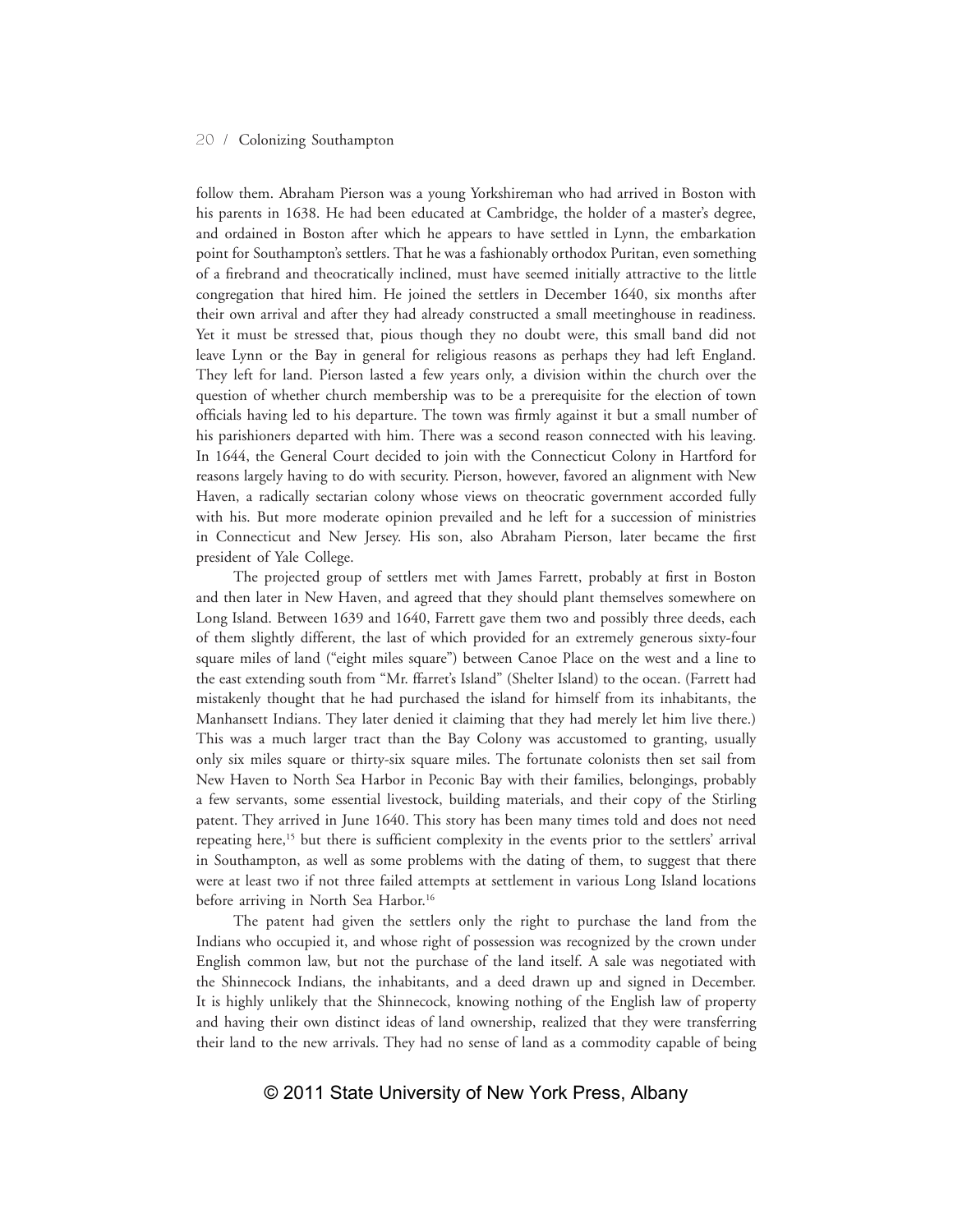exchanged. Much more probable is that they thought they were providing usufruct rights to the settlers in exchange for what must have been understood by them as gift goods as well as assurances that the English would provide them with security from potential attack by other Indian groups.17 This was not how the settlers saw it, of course, and it set the tone for what was to become an enduring pattern of continual misunderstandings and disagreements between the two groups that ultimately became increasingly embittered. That pattern has continued into the present.

The first purchase from the Indians, corresponding to the area outlined in the Farrett grant as running from Canoe Place to a somewhat indeterminate eastern boundary in the Wainscott plains, was always known as the Town Purchase. There were further purchases beginning in the late 1650s. Hog Neck or Hoggenock (now North Haven) was acquired from the Manhansett Indians of Shelter Island, and several individual purchases were made by Southampton men between 1659 and 1662 of the lands west of Canoe Place in what is broadly Quogue. Wyandanch, the sachem of the Montaukett, sold Shinnecock land to John Ogden in 1659 while in 1662 Thomas Topping purchased land farther to the west from the Shinnecock, but overlapping with Ogden's purchase. The area in question was much larger than the Town Purchase and ran as far west as the yet to be determined eastern boundary of Brookhaven, a town that had been settled in 1655 on land sold by different groups of Indians and apparently approved by the Connecticut holders of the residue of the Stirling patent or by a later group known as the Committee for Connecticut.<sup>18</sup>

The story of the Quogue purchases has been explored in detail by a recent historian, John Strong, and often is referred to as the Great Quogue Land Grab.<sup>19</sup> These private and obviously speculative purchases caused great consternation in Southampton and led ultimately to the intervention of the colonial governor. New Netherland had fallen to the English in 1664 and Richard Nicolls, who had orchestrated the Dutch defeat, became the first English governor of what was now named New York. It had been so named for James Duke of York and Albany, the younger brother of Charles II, and the holder of a crown charter to all the Dutch lands. The patent lands of New York, which included the Long Island lands under the Stirling patent, were now virtually a royal colony and later would become one when James ascended the throne in 1685. Nicolls, anxious to deal with the English towns on eastern Long Island in order to bring them under colonial governance and seeing the necessity of putting some order into a turbulent Indian real estate market, ruled that Ogden and Topping must deliver their titles to the Quogue lands to Southampton in return for adequate compensation by the town. Thus, in 1666, Southampton more than doubled the size of its land base through this acquisition of what were respectively called the Quogue and Topping's Purchases. They were still called that at the end of the nineteenth century but this later fell into disuse.

The Town of Southampton then occupied approximately 170 square miles or more than 100,000 acres, an extraordinary amount of land for the time. It was far larger than Easthampton or its neighbor to the north, Southold, although nowhere near the size of Brookhaven, which was already through successive purchases 250 square miles by 1660. The small settlement, the "house-covered space" less than one mile from the ocean, perhaps occupied less than one percent of Southampton's area. By the late nineteenth century, the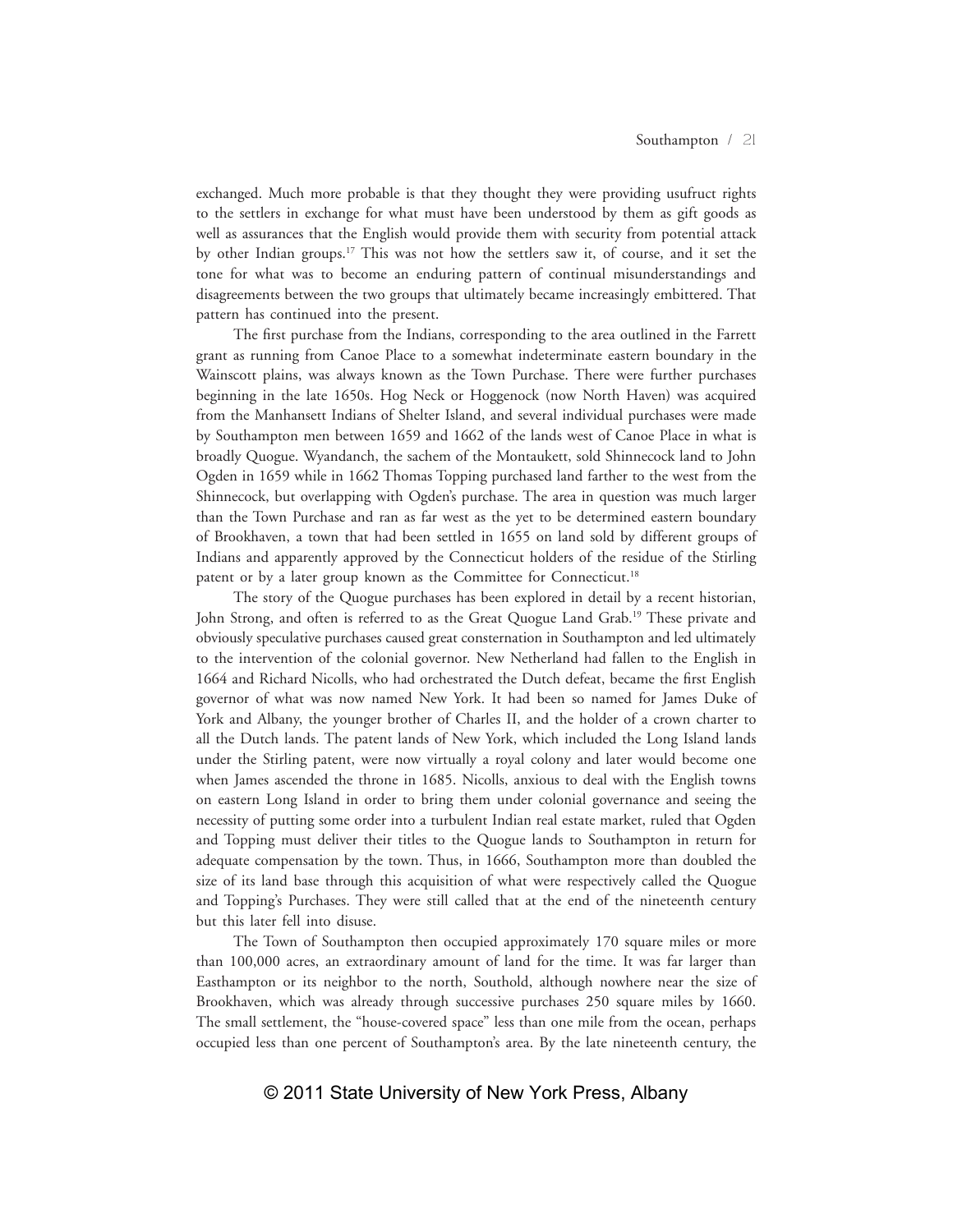village had expanded sufficiently to include almost four thousand acres. The town as a whole, however, extended thirty miles along the south shore of Long Island where the majority of its villages were located. These communities generally were situated on necks of land extending into a series of large land-locked, but interconnected, bays that were to be found to the east of the Great South Bay and also connected to it. The bays were to some extent protected from the ocean by a narrow ribbon of barrier beach that extended eastward from the Rockaways to a point just short of the village of Southampton. The beach was vulnerable to storms, particularly winter storms from the northeast, and was periodically breached by the action of the waves forming temporary inlets. Beyond Southampton the shoreline was unprotected except in a small way at Mecox Bay and farther east at Georgica Pond.

The town was geographically divided into two parts separated by hills and the narrow isthmus of Canoe Place. Here, the Shinnecock had once drawn their canoes across the half mile of low-lying land separating Peconic and Shinnecock bays. In 1882, the state legislature approved the financing of a canal connecting the two bays. It was opened a decade later. The Shinnecock Hills, the old lands of the Indians where village sites and burial grounds dating back several millennia were later found, constituted in the early years of settlement a true barrier to communication between the eastern and western sections of the town. The Hills, as they were always simply called, were a product of glacial action pushing debris before the ice sheet almost as far as the sea. They were once densely wooded but by the end of the eighteenth century had been virtually denuded of trees following a typical pattern of deforestation both to meet the demand for wood products and increase the area of grazing land. They had been used for pasture since early settlement times which suggested that there was always much grassland. Sheep, cattle, and horses were pastured on the Hills through the 1880s but then the practice abruptly ended when the land was sold to outside development interests. The road through them was always rough and winding, often impassable in winter, and possibly this contributed to a sense of social distance between the two halves of the town and the semi-isolation of the less developed western part from the older and wealthier east. Political power had always been concentrated in the east—Southampton was the seat of town government—and most of the inhabitants of the town lived there. It was not until 1882 that the political monopoly of the east was effectively challenged.<sup>20</sup>

The northern boundary of the town was described by the Peconic River and estuary and by Peconic Bay. Beyond the river and the bay lay Southold and Riverhead. A low ridge of wooded hills, primarily of oak, ran along Southampton's northern perimeter, a residue of the retreat of the ice sheet twelve thousand years earlier. This was the Ronkonkoma Moraine that ran along the north shore of Long Island, beginning in Brooklyn, and falling into the sea at Montauk and its few outcrops in Block Island Sound. To the east was Easthampton beginning in Wainscott on a line between the two towns that was the subject of dispute between them until 1695 when it was resolved in committee.

There is a question, not a trivial one, about the naming of Southampton. A considerable body of opinion, represented by many generations of local historians, believed that Southampton was named either for the Earl of Southampton, a significant if not perhaps crucial figure in very early seventeenth-century efforts at American colonization, or for the port in England from where it is assumed that the Southampton settlers, bound for New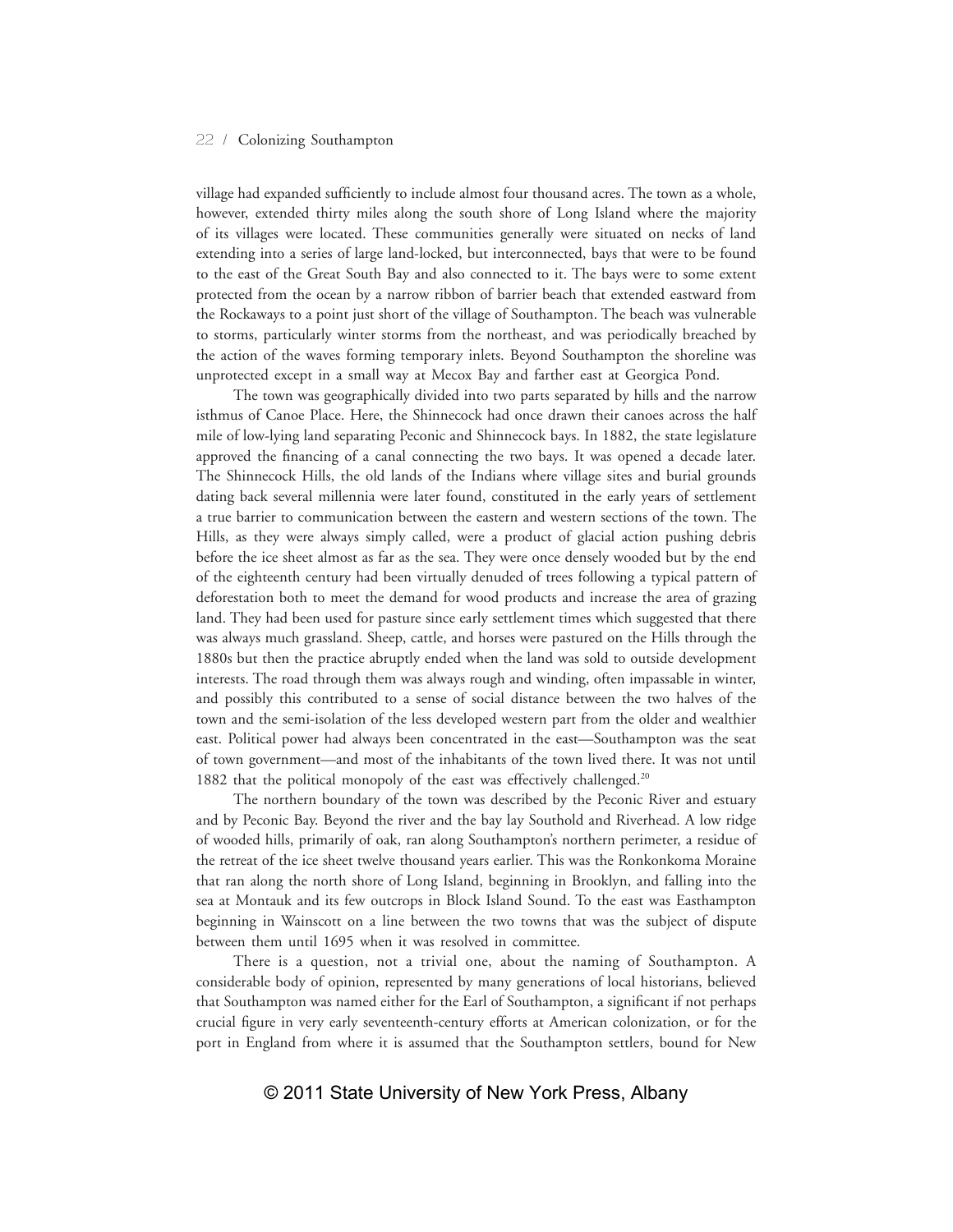England, might have embarked. Neither seems particularly compelling. To take the second issue first: It would have been a remarkable coincidence if all Southampton's settlers, having arrived individually in Massachusetts Bay at different times between 1630 and 1637 and being unknown to one another, had set sail from the same port and that that port had been Southampton. There were any number of ports they might have embarked from—Plymouth, Falmouth, Bristol, Weymouth, Barnstaple, Sandwich, Great Yarmouth, Ipswich, Gravesend, and London—depending on their points of origin, usually no more than forty miles from the port of embarkation.21 That in 1640 (the first reference to Southampton in the town records is in 1641) a number of them who, let us assume, did embark from Southampton and approached the town court with the suggestion that what more appropriate a name for the town could there be other than this, even if none had any connection to Southampton except as a possible point of departure, is equally unconvincing.

Similarly far-fetched is the idea favored by those with apparent royalist or aristocrat inclinations that, even while professing Puritan sympathies, it was in deference to the memory of the Earl of Southampton that the town was so named by the little company that planted itself there. Henry Wriothesly, third Earl of Southampton1573–1624), was certainly a formidable and memorable figure in the Jacobean age.<sup>22</sup> He was born into one of the great Catholic families of England but converted to Protestantism about the time of the accession of James I in 1603. He became an Anglican and was little touched by Puritan ideas (apart from some youthful instruction apparently in Paris), maintaining instead a moderate and circumspect stance on religious matters as well as considerable sympathy for the plight of Catholics, most of whom among the well-born he had known since childhood. He also was a strong royalist under both Elizabeth and James and had campaigned in Ireland in 1599, sent there by Elizabeth, in one of many attempts to subdue the Irish. In late 1601, the queen was thought to be not far from death and rumors were circulating through London that a cabal that included Sir Walter Raleigh was intent on installing the Spanish Infanta on the throne. Southampton joined with the Earl of Essex, a strong Protestant, and others to oust the Spanish faction from the Court and force Elizabeth to recognize James VI of Scotland as her heir.<sup>23</sup> This was the famous but abortive Essex Rebellion. Elizabeth moved fast and had Essex, Southampton, and the other conspirators imprisoned in the Tower. Southampton was lucky to escape with his head (Essex was not) but languished in confinement until after Elizabeth's death.

One of James I's first acts was to order his release. The new king then thought highly of Southampton (he was to revise his opinion), but they were never close and the latter spent little time at Court preferring a life of ease on his various estates (particularly the Isle of Wight in the English Channel where he had been appointed captain by James I in 1603 and spent many rewarding years there improving its defenses), the luxury of travel abroad, and an indulgence in the arts. In respect to this last pursuit, he became William Shakespeare's sole patron and perhaps is best of all remembered for this. He did, however, become involved with American colonization.

As early as 1602, he was much interested in the fortunes of the Catholic colony in Virginia. When that failed and the London and Plymouth Companies were folded into one Virginia Company in 1609, the Earl of Southampton was one of its many incorporators.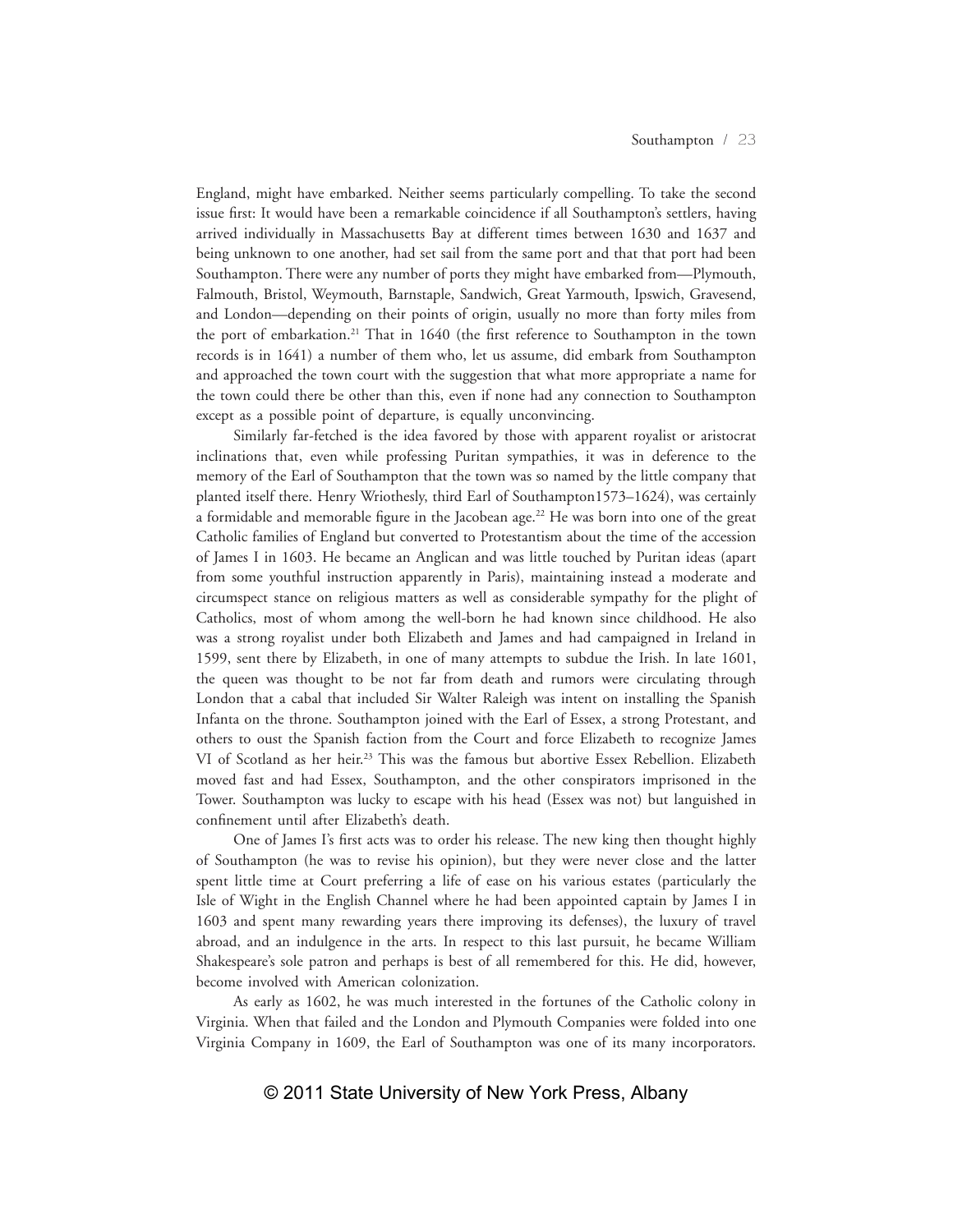How deeply involved he was in the affairs of the company in the following years is not known, but in 1620 he was elected treasurer with James's approval. James I had never liked the Virginia Company and found its single-minded devotion to the production of tobacco—this "filthie noveltie" he had called it—unacceptable. He must have hoped that the earl would effectively diversify the colony's commercial activities. Southampton was by now a member of the Privy Council (having been passed over for many years), and James probably thought that the company would be in good hands. Yet he was apparently mistaken, for within a year, unhappy with the fortunes of the colony under the earl's stewardship, he had him arrested. In 1622, after his release, Southampton was again elected treasurer beating out the king's candidates by a hefty margin. James struck back. He cancelled the earl's substantial state pensions on which he had been heavily dependent. It was a vindictive blow from which there was little chance of financial recovery. Two years later he died of complications of a fever contracted in Holland. James had reluctantly—never fully trusting him—sent him there in command of a regiment to support the Dutch in the ongoing war with Spain in what was to become the Thirty Years War (1618–1648).

Shortly before his death, the Privy Council had instituted quo warranto proceedings against the Virginia Company's charter and revoked it thus ending any further contribution to the colonization of America that the Earl of Southampton might have made. Henry Wriothesly's legacy in America was scant. The Virginia town of Hampton was named for him—as was the harbor of Hampton Roads—but he did nonetheless lead a very remarkable and varied life, colonization activities perhaps representing only a smaller part of his accomplishments. Still, it was not the kind of life that, on the face of it, would lead a small group of Puritan settlers to exclaim that here was precisely the kind of man for whom they should name their new town.<sup>24</sup>

The same could easily be said, if not with more emphasis, of the town of Northampton, Massachusetts. Perhaps the settlers there in 1656 never intended in their choice of a name any allegiance to the Earl of Northampton, a contemporary but possibly no friend of the Earl of Southampton. For a Puritan community to have done so would have been quite incomprehensible. In 1604, with James not a year on the throne, Southampton was summarily arrested amid wild rumors of plots against the king or plans to massacre the Scots who had trooped south with him (the Earl of Stirling, incidentally, among them) but then just as quickly released. No charges ever surfaced and the whole matter may have been hushed up, but it appears that the man who accused Southampton was probably Lord Henry Howard, Earl of Northampton. Here was a wily old conspirator well-schooled in the jungle politics of the Elizabethan court, a zealous Catholic, and possibly a Spanish spy. It does not seem possible that the godly citizens of Northampton would have chosen to name their little settlement in the wilderness in honor of a man (or any of his heirs) of so questionable a reputation.

Joseph Wood suggests in his analysis of New England villages that before 1675 settlers planted a considerable number of towns with the suffix "-field" (or "ham," "hamp," or "hamm") in place-names. "Ham" refers to "a flat, low-lying pasture near a river."<sup>25</sup> Springfield and Deerfield are Wood's examples, as is Northampton. In regard to the last, George Stewart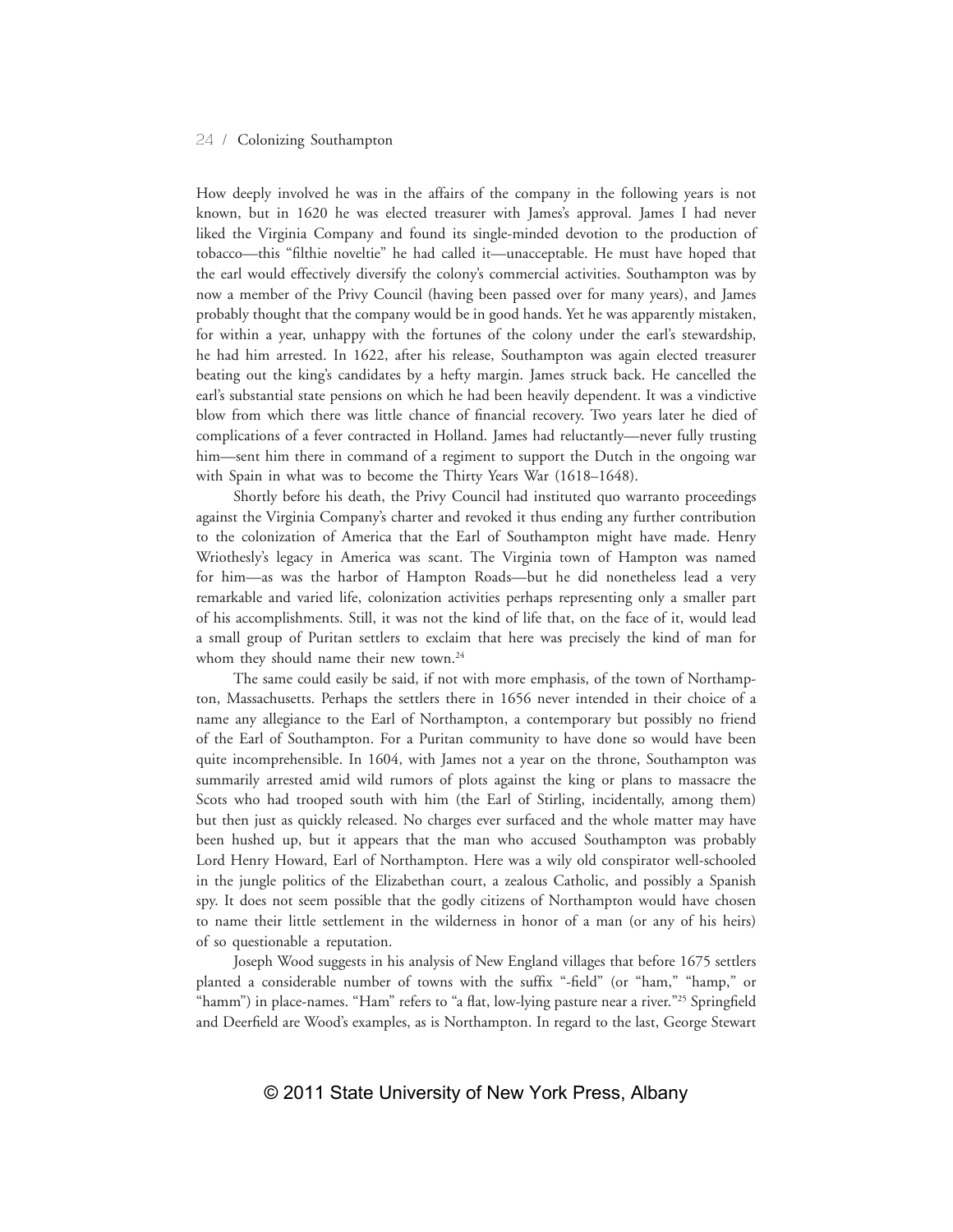notes that the town "was at the time the most northerly settlement in that area, so that the name must have been considered partially descriptive" and discounts any connection to the earl, "a prominent Royalist."<sup>26</sup> The term *ham* itself contains several references and suggests many examples. It can refer to a pasture or meadow enclosed with a ditch; a small plot of ground growing by the rivers or "Thames-side" (a 1617 definition); enclosed land; or as "home" shortened to "ham" where there are "several hams or home closes of meadows"; or, "the forests would be converted by degrees into common pastures or hams" (1796). The *Oxford English Dictionary* tells us that "ham" was sometimes meant in the sense of "town, village, or manor" and cites, with Hampstead, Hampton, Oakham, Lewisham, and also Hamm, a town in Westphalia, as examples. Examples of the same usage abound in New England and, it seems obvious, on Long Island. "Hams," then, can refer to settled areas, communities, in the first instance. *Hamlet*, obviously, is a term still in use.

When in 1640, the small band of settlers disembarked in North Sea Harbor and made their way south through the woods to the plains bordering the ocean they found themselves in land capable of cultivation or utilization in some fashion as fields. They established their first small settlement there at Old Town Pond near these potential fields, in fact near one referred to early in the town records as "the old ground" or "the Indian field." It became in time the Little Plain. In naming the town Southampton or "South Field Town," it may have occurred to them that there could not be any more practical or appropriate name for their new home than this, a name not burdened with the memory of a past they had definitively left or, if it were, only very faintly. Then later, of course, there were the east fields of Easthampton and the fields between the towns in Bridgehampton (but it was to the bridge over Sagg Pond that we owe the name of that early village).

#### II: THE NINETEENTH CENTURY

The population of the Town of Southampton in 1860 had almost exactly doubled since the first federal census in 1790. It stood at 6,803, up from 3,408 in 1790, and had steadily increased in the intervening seventy years. By comparison, the first detailed census of inhabitants in 1698 gave a population figure of 973, including 83 slaves and 152 Shinnecock Indians, indicating that the increase in population more than tripled in the eighteenth century and then somewhat slowed after the Revolution.<sup>27</sup> The reasons for this may in part be attributed to the town's decreasing capacity to absorb immigrants after the eighteenth century, its internal needs for labor and skills having stabilized at a more or less optimal level. Nonetheless, it was a period of steady if unspectacular demographic growth from the beginning of the nineteenth century until 1860. The next big increase occurred between 1880 and 1910 when the population again almost doubled, this time to more than eleven thousand from an 1880 figure of 6,352. This coincided with a period of heavy ethnic immigration from New York and New Jersey beginning in the late 1890s—Polish, Ukrainian, Italian, Irish, particularly—attracted by the possibilities of farm work and eventual farm ownership. It also partly reflected the rapid growth of the summer colony after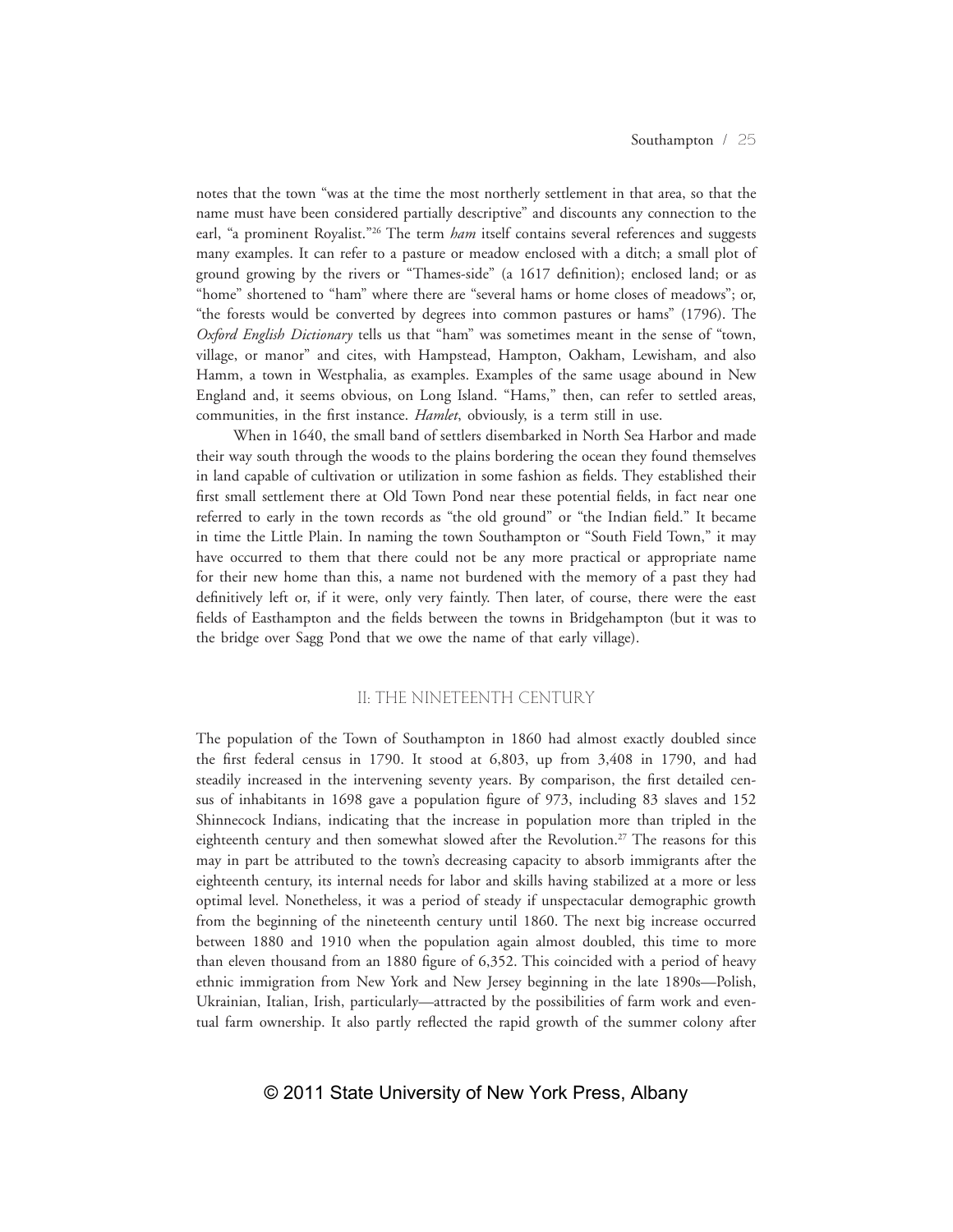the mid-1880s. Summer residents obviously were not included in the decennial census, but the demand for labor that the colony represented in the shape of construction trades, service, and retail clearly was.

Earlier however, between 1860 and 1870, the number of inhabitants declined considerably. The 1870 census showed a net loss of nearly seven hundred in the decade after the previous count and only a slight gain between 1870 and 1880. Still, the 1880 census showed a net loss of 450 in the twenty years after the 1860 count. In the 1870s, the town's population had in effect sunk to a level not seen since 1840. The figure is striking inasmuch as the population of all other Suffolk County towns suffered no such decline or showed a slight increase over the same decade. The much smaller town of Easthampton, for example, experienced a net gain of one hundred for the period.

Some of this sharp decrease might be accounted for by losses incurred in the upheaval of the Civil War. According to the town records, upwards of five hundred men from Southampton served in the war (this figure included large numbers of substitutes from elsewhere—perhaps as many as half) and at least fifty-five were either killed or died of warrelated causes.<sup>28</sup> Yet, other towns would have experienced similar losses. A more significant factor, however, was unquestionably the decline or near collapse of the whale fishery, already well underway before the Civil War. Many young men previously engaged in whaling left for the California gold fields after 1848—there appeared to be a general exodus of 250 in 1849 and more left through the 1850s—not all of whom returned to Southampton. Of all the villages in Southampton, Sag Harbor was the most affected by the virtual end of the whaling industry and by the exodus to California. It was a community of merchants, shipbuilders, and seafarers whose livelihood was severely affected by what was to many an economic catastrophe.29 By the 1860s, Sag Harbor had become what one writer described as "a ship-less bay with an abandoned wharf."30 It also was by far the largest village in the town with more than two thousand inhabitants and accounted for nearly one-third of the total population. Any substantial reduction through out-migration from Sag Harbor would be bound to have an impact on the overall census figures.

But by far the most significant element accounting for population decline, and this was generally true of rural communities throughout the northeast, was the general fall in agricultural prices beginning after the Civil War and accentuated by the long depression of the 1870s. Since the opening up of eastern markets to western farmers through the development of new transportation routes in the 1830s and 1840s, Long Island farm production, which on a limited land-base had always been small scale, had become much less competitive. The Erie Canal, completed in 1827, and the complex of associated waterways connecting with Great Lakes shipping dramatically reduced freight rates for western produce well before the Civil War. Railroads, introduced in the 1840s, had a similar effect and produced an important added advantage: a reduction in transportation time. The beneficiaries ultimately were farmers in western New York, Ohio, Pennsylvania, and as far west as Michigan, Indiana, Illinois, Iowa, and Wisconsin where crop yields and farm sizes by the 1870s were higher and larger than in New York and New England. Eastern farmers came increasingly under pressure from the combined effects of falling prices, improved productivity from larger and more efficient farms in the west and their better access to the major eastern markets.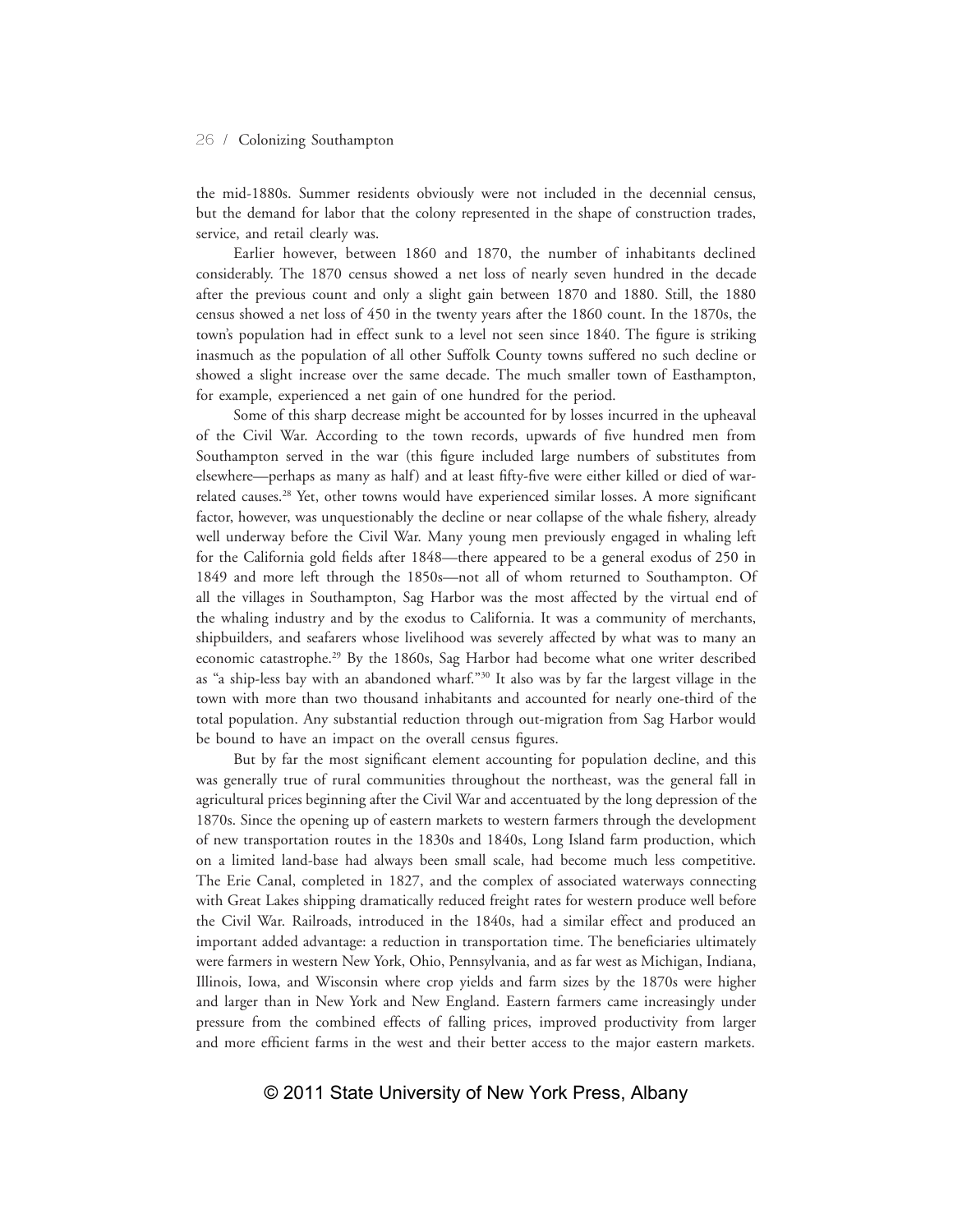Falling prices and competition, however, were not the sole or immediate causes of a marked fall in the farming population of rural towns like Southampton. The Homestead Act, passed by a Republican Congress in 1863, was a major catalyst triggering western migration from New York and New England to the Ohio valley and to states like Illinois and Iowa; both of which advertised extensively in the east for new settlers. Homesteading was specifically geared to attract eastern settlers to establish farms on relatively large tracts in the underpopulated western states. A secondary, but clearly important, reason for the legislation was to reduce the impact in eastern cities like New York of an emerging industrial working class in a period of rapid industrialization and European immigration. The Republican party of the 1860s and later emphasized the importance of individual upward mobility and economic independence and feared the development of a permanent European-style proletariat, a class of wage laborers endemically hostile to capitalism. Republicans were committed to policies of free soil, free labor, and free men epitomized by homesteading legislation, but it also was reflective of their earlier embrace of Emancipation. Southern slavery, as a condition of radically unfree labor, was not equivalent to formally free industrial labor in the north but there were sufficient similarities, enough for Republicans to fear their consequences. Homesteading was meant to avoid or at least ameliorate the effects of institutionally segregated labor in the cities by promoting opportunities for independent farm ownership and artisanship in the west. It was to be the path to democratic citizenship and an open and prosperous society. It had, however, little impact on New York and other industrializing and immigrant cities. Those who struck out for new opportunities in the west were those who left their farms or left farm labor, forced out by economic conditions. Not many were from the urban working classes.

Between 1870 and 1890, two-thirds of New York towns lost population as, similarly, did three-fifths of New England villages. In Massachusetts alone in the same period fifteen hundred farms were abandoned and overall in the northeast 300,000 people were estimated to have migrated in search of better opportunities in the west.<sup>31</sup> Overwhelmingly, these were poor farmers with small holdings unable to compete with larger and more productive farms in western states. Estimates indicate that western farms of five hundred acres or more increased by 40 percent between 1880 and 1890 suggesting a growing demand for farm labor with much of it coming from the east. How seriously this affected Southampton and other Long Island towns beginning in the 1870s depression cannot be established easily, but small farmers in the East End must certainly have felt the pressure to move away. In Southampton, and particularly in the traditionally poorer western section of the town in the Quogue and Topping's Purchases, times must have been especially hard for the baymen and farmers eking out a living on small lots along the shores of the bays and relying on those bays to supplement their incomes. As seen later, this specific social group became politically active in the early 1880s as outside economic interests began to exert pressure on their limited resources. However, by the 1890s, Long Island farmers with substantial holdings in land fared better. Unable to compete with large-scale corn, wheat, and beef production in the West, they diversified their own production specializing in varied seasonal crops for sale in New York markets. This prefigured a later pattern of truck farming that, in the twentieth century, came to define much of the agricultural production of eastern Long Island.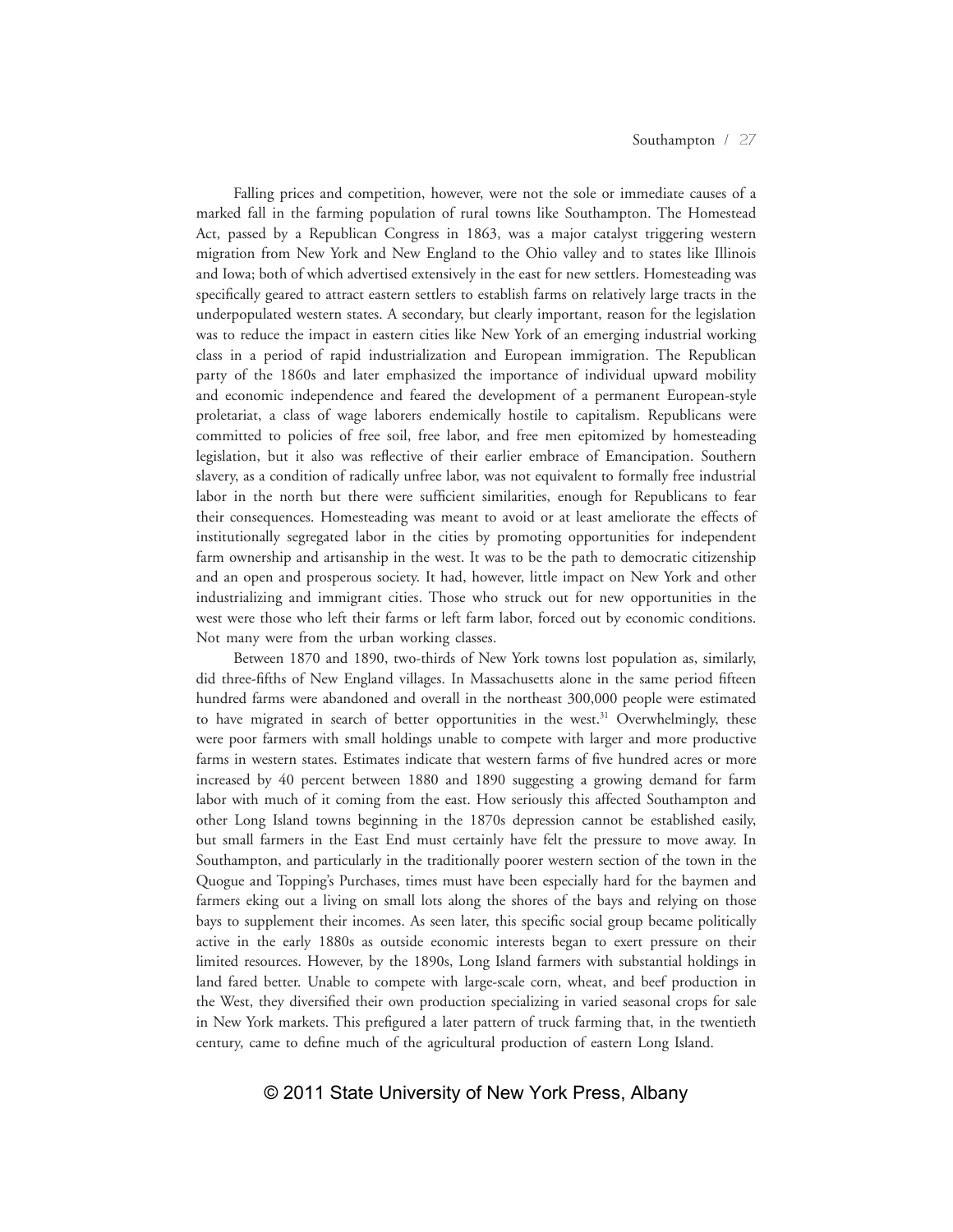Nonetheless, conditions in Southampton were aggravated by the specific pattern of landownership that had developed in the town since the seventeenth century. Essentially, the major and best part of the town's land was in the hands of approximately no more than 250 individuals. Briefly considered here (and discussed later), these were the descendants of the original settlers and others who had later bought shares in the purchase of the town. This small minority, 5 percent of the town's inhabitants in 1880, owned about 80 percent of the land in sizable although often scattered parcels through the town. Ownership of shares in successive purchases of the town's lands—the Town Purchase in 1640 and the Quogue and Topping's Purchases in 1666—effectively conferred rights on shareholders to participate in drawing lots as land was progressively divided in the seventeenth and eighteenth centuries. In consequence, land was accumulated in the hands of a small number, passed on from one generation to the next and rarely sold to outsiders. This proprietary system had caused much dissension in the early years of the nineteenth century and continued to fuel political tensions in the community into the 1880s. Its effect had been to confine small farmers to largely marginal land. Combined with the long-term downward pressure on farm prices, this historical and apparently permanent inequity in land distribution may have driven many to leave. Just how many is uncertain but there are scattered indications in local newspaper reports that some did leave the area. But those fortunate enough to control prime farm land in the town managed to weather the worst effects of agricultural depression between the 1870s and the 1890s and felt no particular pressure to look for new opportunities elsewhere.

A last but not major factor contributing to the population exodus in the 1860s and 1870s was the opening up of the national economy after the Civil War, in particular in New York City. Economic growth was extremely rapid despite financial panics and severe recessions (the first of which began in 1873) and the opportunities in what was essentially an emerging new economy were a powerful attraction to young men in the provinces. The old New York mercantile economy based on the profits of financing Southern cotton production and the demand for European imports was in steep decline after the defeat of the Confederacy and was partially in process of being replaced by the developing manufacturing sector. New York was a good place for young men to be, particularly if they were educated as many were in Southampton. A few from the town would seek their fortunes in the city or in other urban locations in a gradual process of rural-urban migration.

Geographically, the surface area of the town, and its consequent resource base, consisted of level lands of light sandy loam interspersed with what the 1860 *Gazetteer* of the State of New York described as "sterile plains or barren sandhills" or sometimes as brushy plains. There was no native rock except that left by glacial action, but woodland was abundant south of the Peconic estuary and river and along the narrow escarpment in the northern part of the town fronting Peconic Bay. The most noticeable feature of the town's lands was the extent to which they were covered by water. The inland bays east of the Great South Bay in Brookhaven covered almost 20 percent of the town's total area of just over 109,000 acres. Besides the bays, the many fresh water ponds and other bays on both the north and south shores of the town (Mecox Bay, Cold Spring Pond, Bullhead Bay, and North Sea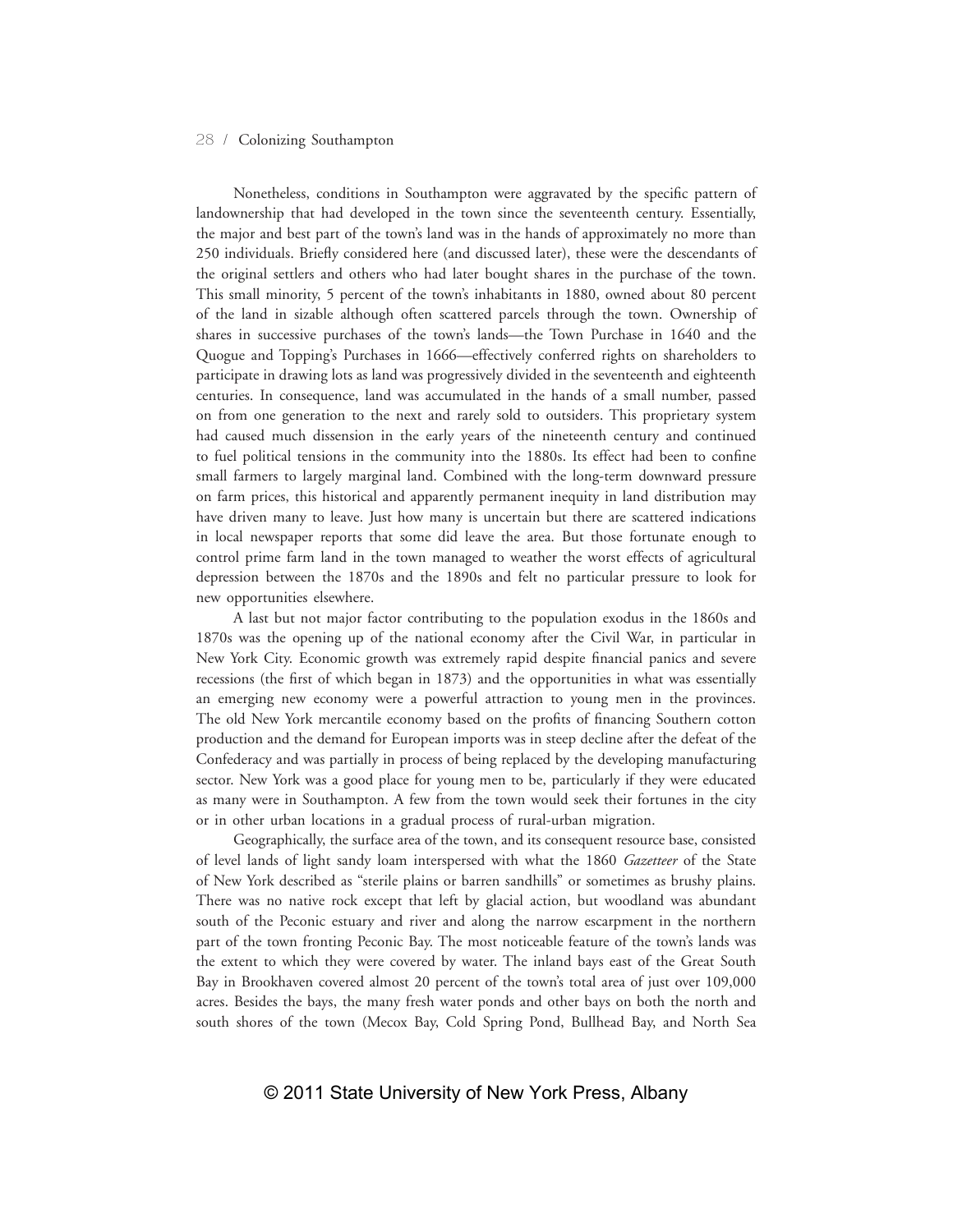Harbor particularly) increased the amount of land under water to 22 percent or 19,968 acres.<sup>32</sup> The waters of the town and the Atlantic Ocean were and always had been a major source of the town's wealth and profitability.

In fact, the products of these waters became an indispensable and central part of the town's economy from the earliest years of settlement and remained so into the twentieth century. A flourishing shellfish industry, locally financed by small private companies, grew up in the middle of the eighteenth century and provided for both domestic and external consumption needs. Clams, mussels, scallops, eels, and especially oysters were a lucrative business. After the Civil War, the market for oysters in New York increased exponentially with the city's growth and led city investors in 1882 to buy up the most productive of the bays. The hundred-plus acres of Mecox Bay had traditionally contained the richest of the oyster beds as its fresh waters were periodically nourished by the ocean through opening the beach to form a temporary inlet. But outside investment on such a large scale was unheard of in Southampton at that time and the sale of Mecox, as well as of the other major bays, provoked a predictable backlash in the town and eventually led to a classic court battle between the town trustees and the oyster company.33 There was, besides shellfish, an immense floating fishery in the waters surrounding the town in both the ocean and Peconic bays. This also obtained for Shinnecock Bay, the largest body of water in the town, insofar as an adequate outlet to the sea could be maintained. This was not always possible, however. Occasionally, as was the case in the 1880s, tens of thousands of fish died in waters that had become stagnant.

Yet there was no organized fishing industry in the town to take advantage of the inshore abundance and variety of the fishery, particularly striped bass, fluke, and bluefish. Until the 1850s, fishing had been almost exclusively understood as confined to the whale fishery. Cod fishing, like whaling also out of Sag Harbor, began to develop after the beginning of the nineteenth century but then sharply declined in the 1850s. In 1860, less than two hundred tons of cod were taken in inshore fishing, but a decade later that figure had increased to more than fifteen hundred tons indicating a revival. Evidently, much of the fishing fleet had stayed in port in the 1850s while the crews went off to California in search of easier and less dangerous ways—as they must probably have thought—of making a living.

Fishing for menhaden or moss bunkers, a branch of the herring family and essentially a waste fish, was another matter entirely. It was a migratory fish that moved in vast schools northward from southern waters in the spring and returned in the fall. Most of this summer fishery was taken between Cape May and Narragansett Bay. By the early 1870s, it was the most important fishing interest in eastern Long Island. Menhaden had been taken for fertilizer and spread over farm fields since at least the middle of the eighteenth century. Reports from the 1790s indicate that large quantities of menhaden were taken with seines in the waters of the Peconics as well as inshore off the ocean beaches. As many as 250,000 fish in one haul was not uncommon. Other uses for menhaden were discovered later. By the late 1840s, it was found that the oil from this fish could be used for tanning and dressing leather, for rope making, and for paint as well as for various other products. It became a major if relatively short-lived industry. The oil was extracted by boiling the fish in large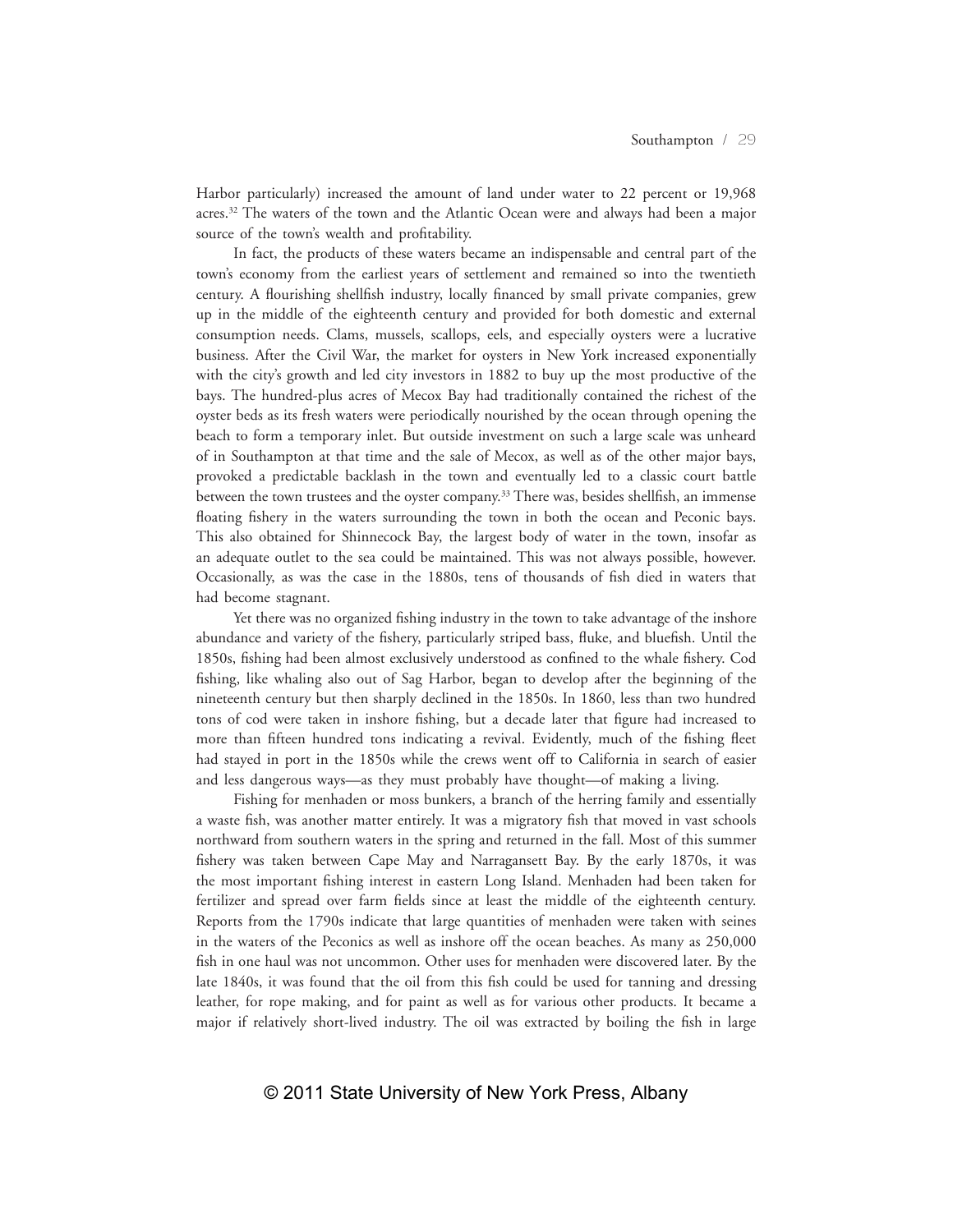iron pots and skimming the oil from the surface of the water. The first pot-works—as they came to be called—was set up in Jessup's Neck in 1847 or 1848.

Over the next two decades, fish factories were established along the shores of the Peconic Bays and Gardiner's Bay—in Southampton, Riverhead, Southold, Shelter Island, Greenport, East Marion, Amagansett, and Napeague. By 1874, there were sixty-four such factories employing almost one thousand men and more than fifteen hundred fishermen in 283 sailing vessels or steamers. The catch that year was an astonishing half billion fish (492,878,000) and the amount of oil rendered almost 2.5 million gallons; enough, one might have thought, to ensure the extinction of this lowly but highly valuable fish. That was not to be the case, but the catch was slightly lower seven years later in 1881 and the quality of the fish taken was said to be "unusually poor."<sup>34</sup> Thereafter, the menhaden fishery declined. This probable result of overfishing had not, however, deterred investors in the late 1870s, almost all of them local and all of the investment in fairly small pot-works. In 1881, the numbers of factories had increased from sixty-four to ninety-seven, the number of men employed to more than five thousand throughout the East End, and the capital invested from \$2,500,000 in 1874 to \$4,750,000 in 1881 (if these last figures are to be believed given the inflated valuation of companies in this overextended business era). But the oil rendered from the fish taken was only half that extracted in 1874. By 1884, the catch was estimated as down to 176,500,000 (this was still a prolific fish) and the quantity of oil retrieved under 1 million gallons. Still, the value of the product processed in potworks on Gardiner's and Peconic Bays was thought to be slightly more than \$600,000. Employment in this large-scale industry may have alleviated the plight of many a small farmer and bayman reduced in circumstances by the fall in farm prices.

One unavoidable by-product of the menhaden fishery was that it was an extremely malodorous business, so much so that all the towns involved eventually demanded that pot-works be established only at a safe remove from centers of population. In Easthampton, for example, the factories were confined to the dismal and unpopulated stretch of land along Gardiner's Bay in Napeague. Apart from Jessup's Neck, the only other Southampton fish factories were on the north shore of Shinnecock Bay in the Shinnecock Hills, where almost no one lived, and east of Canoe Place on Peconic Bay. Shelter Island was another matter. Its two great hotels—the Manhanset House and the Prospect House—had gone up at the beginning of the 1870s catering to tourists and Methodist revivalists from New York and Massachusetts, but Shelter Island was a focal point of the menhaden industry. There were no fewer than a dozen fish factories on this small island. There were inevitable complaints and resulting town ordinances. In Southampton in 1874, the town's board of health ordered that "the proprietors of Fish Oil works desist from the manufacture of Fish Oil, Guano, and Scraps within one hundred rods of any village," a distance equal to three-quarters of a mile.<sup>35</sup>

These various fisheries as a large-scale industry were a relatively late development in the economic history of Southampton. All of the original Suffolk County towns—Brookhaven, Easthampton, Huntington, Southold, and Southampton—had always been cattle towns. As late as 1860, and including the later and smaller towns of Islip, Riverhead, Smithtown, and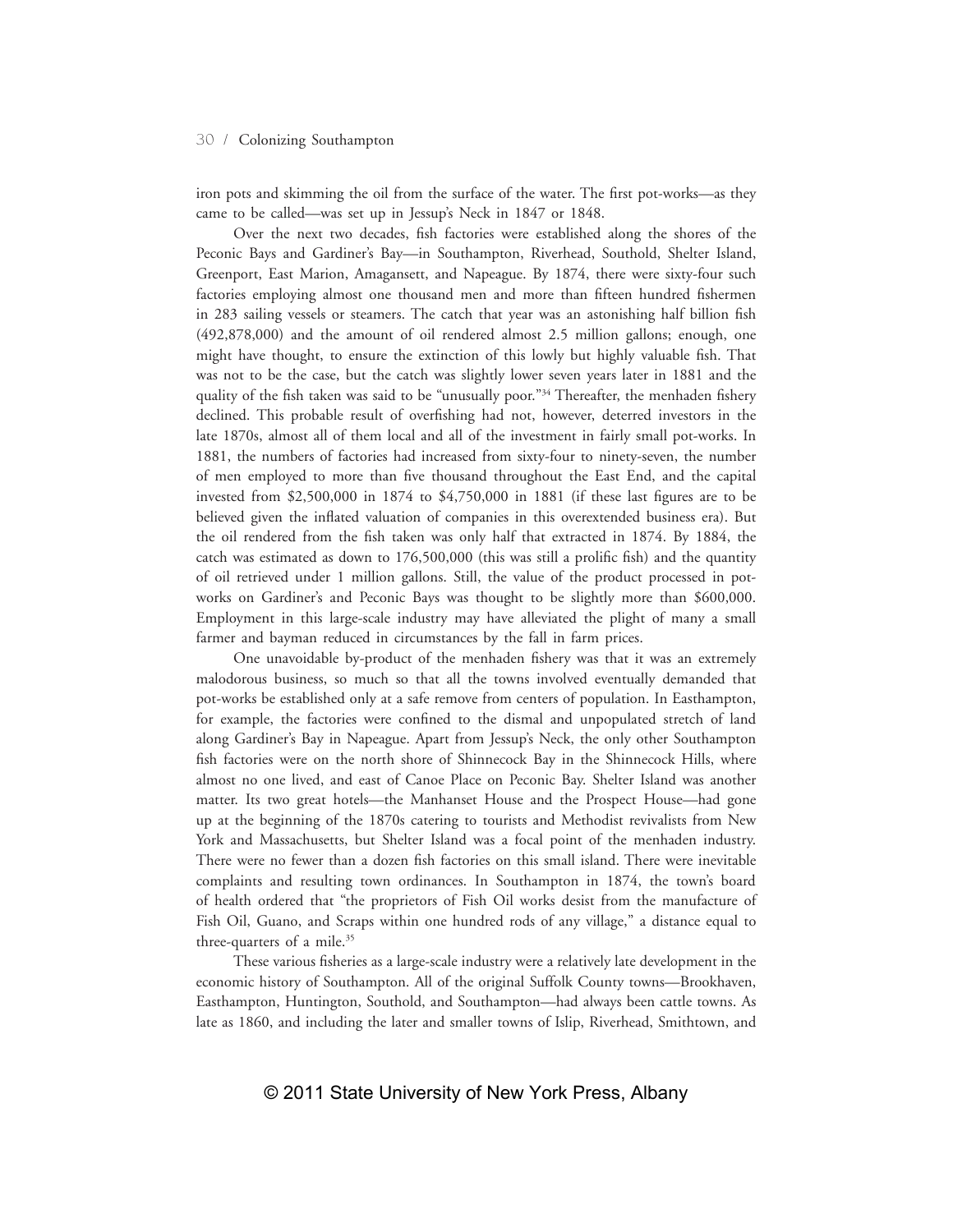Shelter Island, Suffolk County was home to more than 7,000 horses, 13,000 working oxen, almost 11,000 cows, and 28,000 sheep, not to mention 20,000 swine. Southampton's share of the total livestock of approximately eighty thousand in the county was close to thirteen thousand or about 16 percent. As celebrated by Jeannette Edwards Rattray, Easthampton was always romantically projected as the great cattle town of the East End because of its famed cattle drives to the pasturelands of Montauk.<sup>36</sup> Legend has it that cattle were driven east from as far away as Patchogue, but there is little reliable evidence that this was the case. There was excellent pasture in Brookhaven and in the nearby Hempstead Plains in Huntington and no reason to drive cattle fifty miles (and back) that they might graze in Montauk's fatting fields. Yet Easthampton, with a smaller land area and population than Southampton, possessed large herds of livestock and played host to farmers in Bridgehampton desiring summer pasture. Bridgehampton seemed to be the westerly limit of the cattle drive.

Raising horses, sheep, and beef cattle had been a profitable business in Southampton since the late seventeenth century. Horses, beef, hides, and pork were staple exports to the West Indies, especially to Barbados, along with sheep, corn, and wood products (staves, shingles, planking, hoops). Other export products were furs, skins, feathers, tallow, and candles. Ships returned with their holds filled with molasses, sugar, and rum. There was a similar trade with the wine islands of Madeira and the Canary's as well as an active coastal trade with New England and the Middle Colonies. The export of horses to the Caribbean was particularly prized as their mortality in tropical climates was unreliable and necessitated a constant replenishment of the stock. $37$  One medical report claimed that horses lost their hair on arrival, and an 1842 government inquiry in Barbados reported that mortality rates were as high as 25 percent, noting that the island's entire stock needed to be replaced every four years. Stockbreeders in Suffolk County were surely aware of this unfortunate circumstance. In 1860, more than seven thousand horses were raised in the county with Southampton the third largest producer after Brookhaven and Huntington.

In crop production, corn, potatoes, and wheat were the most widely cultivated, as were barley, rye, oats, and hay. Orchard products—particularly strawberries, peaches, and apples—were an important part of the local economy, as were poultry and dairy products. Commercial duck farms were beginning to make an appearance in the middle of the nineteenth century, and there were few farmers who did not raise at least some ducks for market. It was, despite falling prices, a well-rounded and stable agricultural economy, fortunate in its proximity to the New York market, and employing in the 1870s approximately 70 percent of the town's labor force. Twenty years later, William Pelletreau bemoaned the fact that the introduction of summer wealth from New York into Southampton had seduced its young people from the farms and into domestic service (they may have had few other options given the severe depression of the 1890s) but the fact remained that the town remained essentially a farming and fishing community well into the twentieth century.<sup>38</sup>

Other significant products of Southampton in the nineteenth century were cordwood, fired bricks, and cloth. The great expanse of pine plains in the northern sections of Brookhaven and Southampton west of Canoe Place provided much of the fuel needs of New York after the 1780s. Brookhaven particularly was able to export 100,000 cords annually